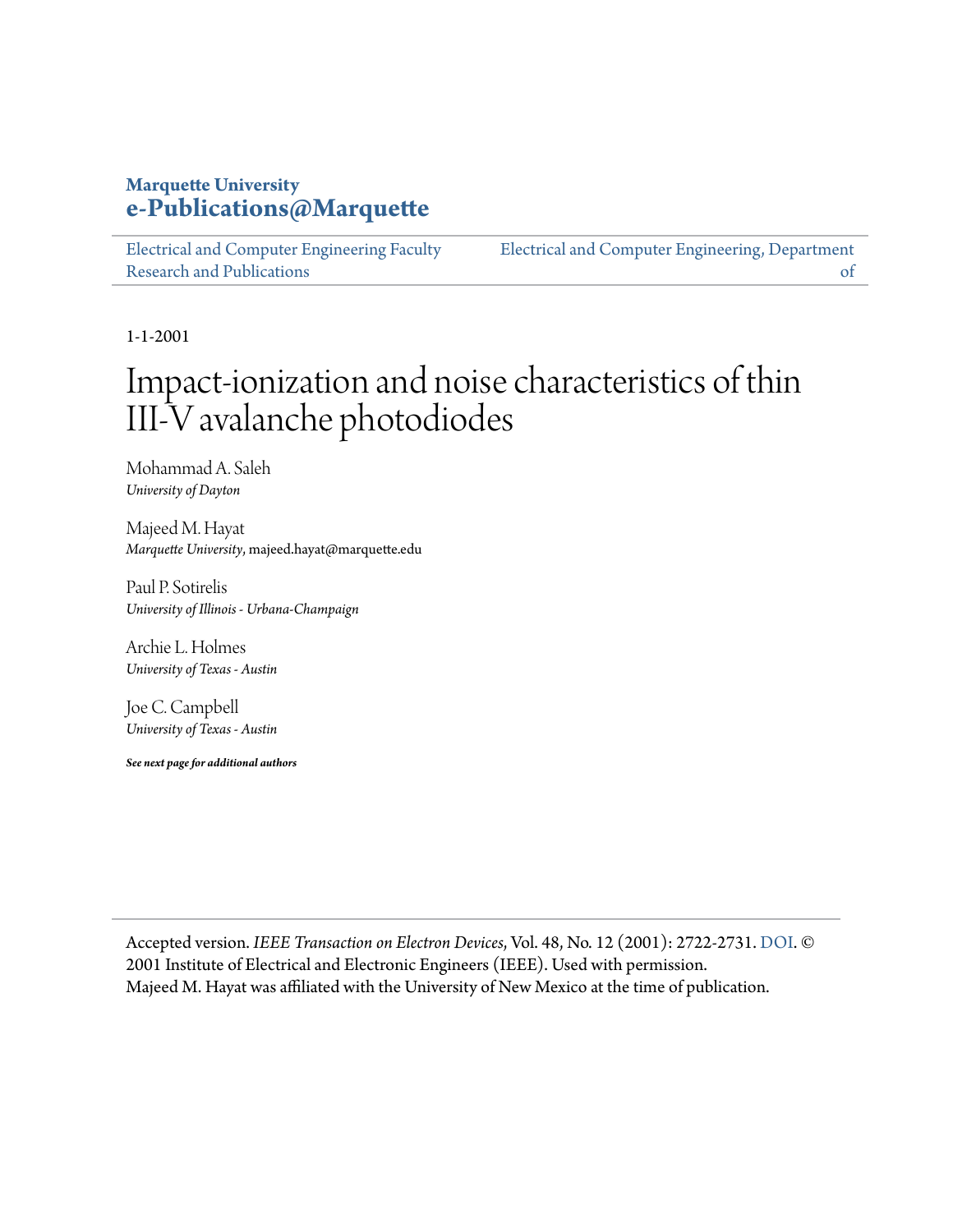#### **Authors**

Mohammad A. Saleh, Majeed M. Hayat, Paul P. Sotirelis, Archie L. Holmes, Joe C. Campbell, Bahaa E.A. Saleh, and Malvin Carl Teich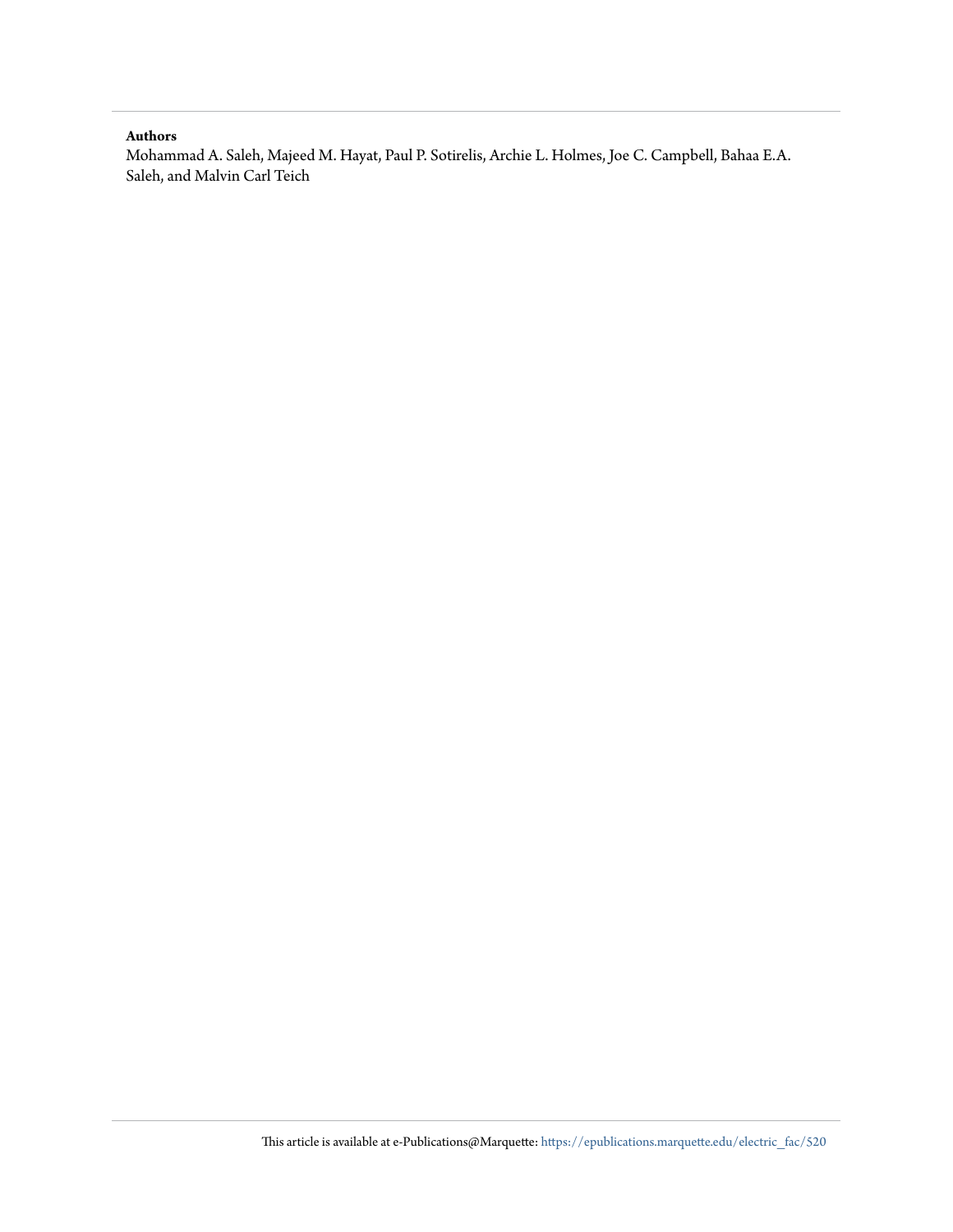**Marquette University**

# **e-Publications@Marquette**

# *Electronic and Computer Engineering Faculty Research and Publications/College of Engineering*

*This paper is NOT THE PUBLISHED VERSION;* **but the author's final, peer-reviewed manuscript.** The published version may be accessed by following the link in the citation below.

*IEEE Transaction on Electron Devices*, Vol. 48, No. 12 (2001): 2722-2731. [DOI.](https://dx.doi.org/10.1109/16.974696) This article is © Institute of Electrical and Electronic Engineers (IEEE) and permission has been granted for this version to appear in [e-Publications@Marquette.](http://epublications.marquette.edu/) Institute of Electrical and Electronic Engineers (IEEE) does not grant permission for this article to be further copied/distributed or hosted elsewhere without the express permission from Institute of Electronic and Electrical Engineers (IEEE).

# Impact-ionization and noise characteristics of thin III-V avalanche photodiodes

Mohammad A. Saleh University of Dayton Majeed M. Hayat University of New Mexico Paul P. Sotirelis University of Illinois at Urbana-Champaign Archie L. Holmes University of Texas at Austin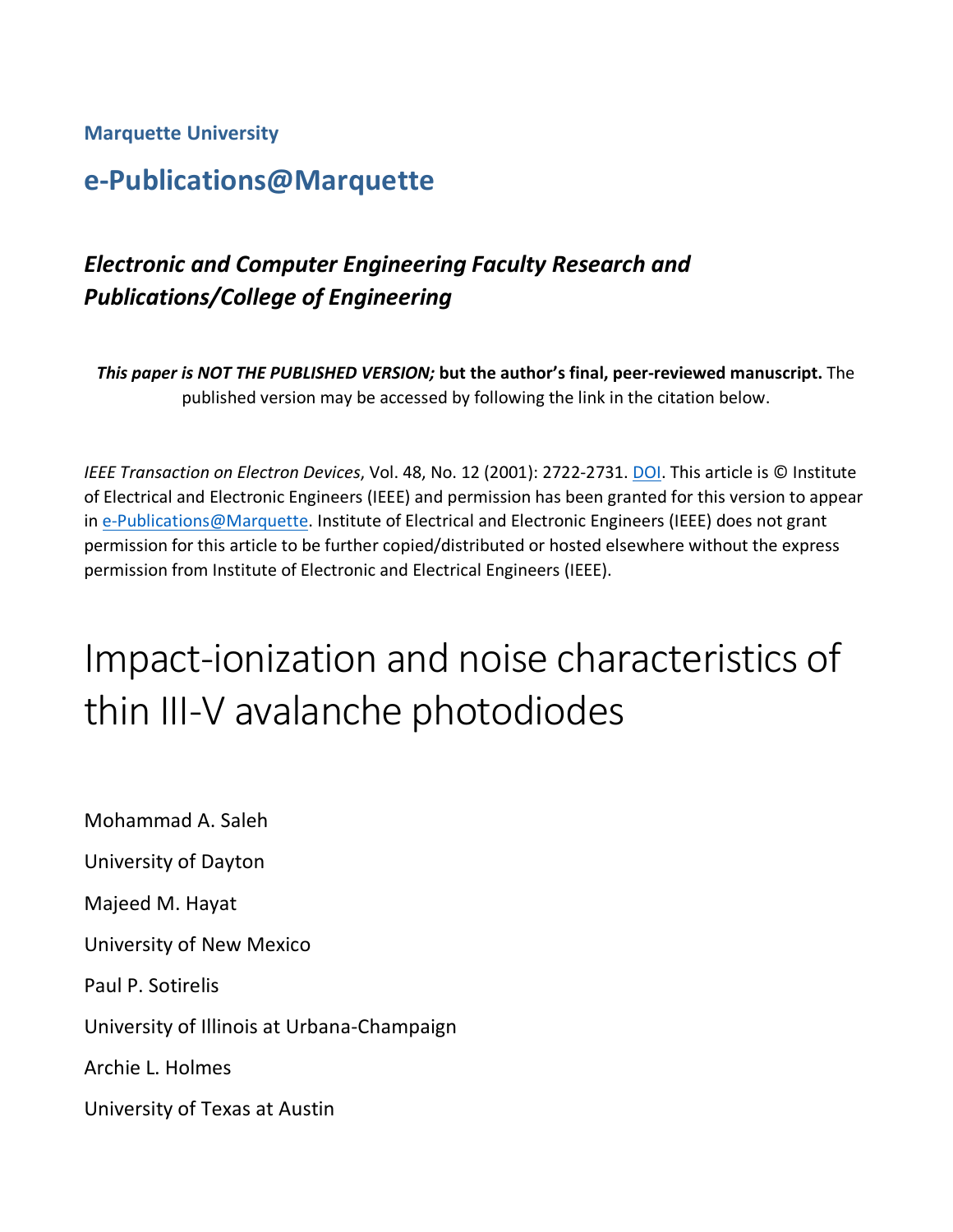Joe C. Campbell University of Texas at Austin Bahaa E. A. Saleh Boston University Malvin Carl Teich Boston University

# Abstract:

It is, by now, well known that McIntyre's localized carrier-multiplication theory cannot explain the suppression of excess noise factor observed in avalanche photodiodes (APDs) that make use of thin multiplication regions. We demonstrate that a carrier multiplication model that incorporates the effects of dead space, as developed earlier by Hayat et al. provides excellent agreement with the impact-ionization and noise characteristics of thin InP, In/sub 0.52/Al/sub 0.48/As, GaAs, and Al/sub 0.2/Ga/sub 0.8/As APDs, with multiplication regions of different widths. We outline a general technique that facilitates the calculation of ionization coefficients for carriers that have traveled a distance exceeding the dead space (enabled carriers), directly from experimental excess-noise-factor data. These coefficients depend on the electric field in exponential fashion and are independent of multiplication width, as expected on physical grounds. The procedure for obtaining the ionization coefficients is used in conjunction with the dead-space-multiplication theory (DSMT) to predict excess noise factor versus mean-gain curves that are in excellent accord with experimental data for thin III-V APDs, for all multiplication-region widths.

## SECTION I.

#### Introduction

Recent advances in the design and fabrication of avalanche photodiodes (APDs) have allowed these devices to achieve levels of gain-bandwidth product and array configurability that make them excellent choices for use in current 10 Gb/s receivers operating in the silica-fiber window. Within an operational frequency range corresponding to that of current lightwave systems, APDs provide an advantage over p-i-n detectors because of the internal gain that they provide [1]. This gain is, however, accompanied by excess noise that arises from randomness in the coupled avalanching process of the very electrons and holes that give rise to the gain in the first place [2]. It has recently been demonstrated that the use of thin (less than 1 *μ*m) APD multiplication regions serves to reduce excess noise [3], [4]. When operated in appropriate configurations, such as resonant-cavity enhanced (RCE) devices, these APDs can achieve high quantum efficiency (> 0.7) and large gain-bandwidth product (> 290∼ GHz) [5], [6].

APD noise is most readily characterized by a quantity called the excess noise factor *F* [1], [2]. McIntyre [7] first obtained a mathematical form for this function in a classic paper published in 1966. He showed that the excess noise factor depends only on the mean gain ⟨*G*⟩ and on the ratio *k* of the ionization coefficients for holes and electrons. McIntyre's formula rests on two assumptions: 1) that the avalanche multiplication region is uniform and 2) that the ability of electrons and holes to effect an impact-ionization does not depend on their past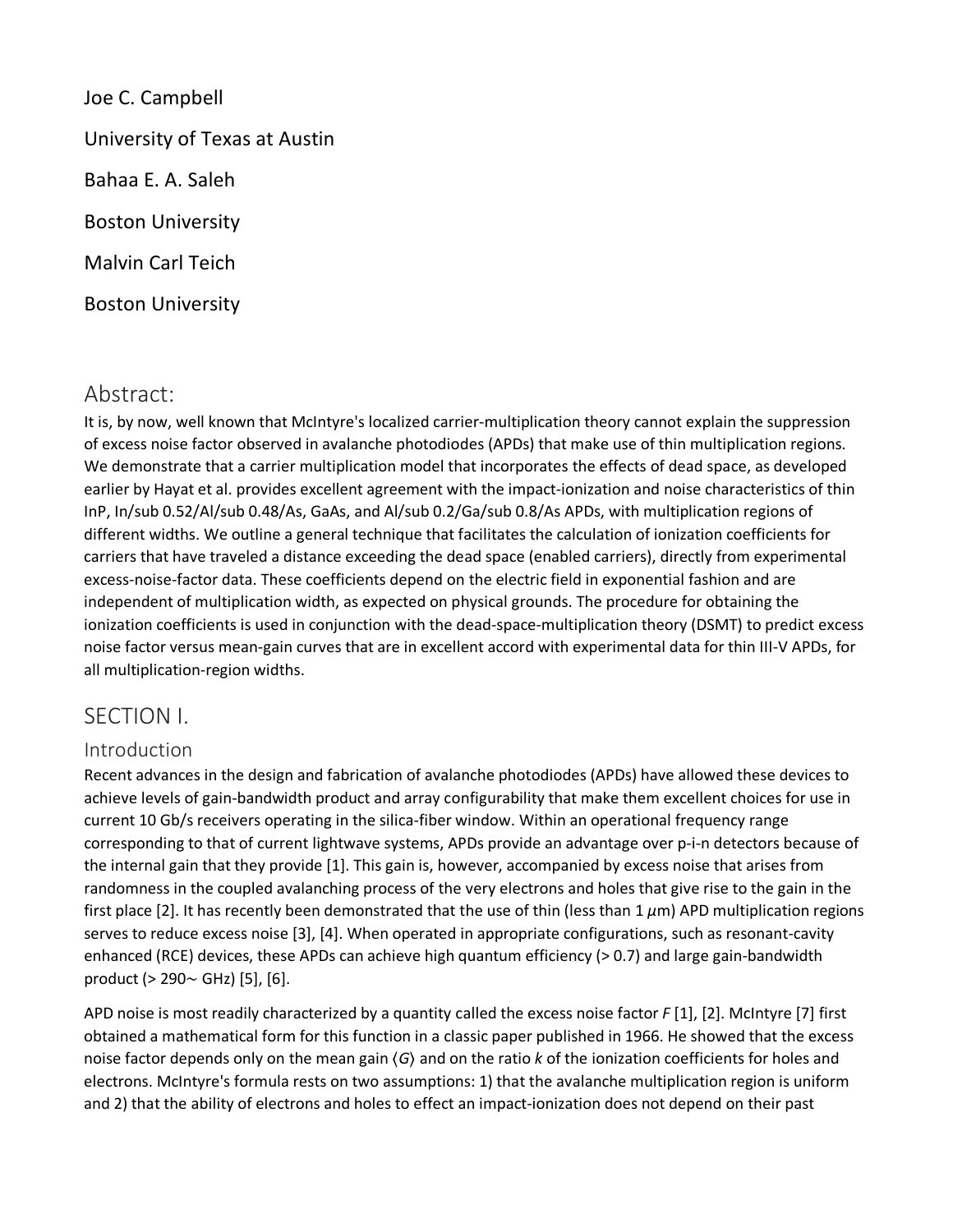history. The McIntyre formula has been successfully used for many years to characterize the multiplication noise of conventional thick APDs.

If either (or both) of the above conditions are not satisfied, however, a more general theory is required for calculating the excess noise factor. Nonuniform multiplication regions can be constructed using arbitrary multilayer APD structures created with the help of bandgap engineering. Multiquantum-well APDs [8], [9] are designed such that the carrier multiplication process takes place only at certain preferred locations in the material, as determined by the externally engineered superlattice. The uncertainty in the carrier birth locations is thereby reduced, and a theory admitting nonuniform multiplication [10] is required to describe the noise of these devices. The expression for the excess noise factor will then depend not only on ⟨*G*⟩ and on *k*, but also on the detailed structure of the device [10], [11].

The effect of past history on the ability of a carrier to create a new carrier pair via impact-ionization can also be taken into account, as has been shown previously by Okuto and Crowell [12], La Violette and Stapelbroek [13], Hayat et al. [14] [15]–[16] [17], Spinelli and Lacaita [18], and McIntyre [19]. For APDs with thin multiplication regions [3], [4], [20]–[21][22][23] this turns out to be necessary. Incorporating carrier history is important because newly born carriers are incapable of immediately causing impact-ionizations. They must first travel a sufficient distance (called the dead space), in the course of which they gain enough energy from the field to permit them to cause an impact-ionization. These carriers are then said to be *enabled* [4].

Gain fluctuations, and therefore APD noise, are typically lowered when the multiplication region is tailored to a nonuniform profile, and when carrier history is taken into account, since both of these features generally reduce randomness. Although neither is accommodated by the McIntyre theory [7], [24], it is often used anyway, with the result that the device characteristics are not properly understood. In the early 1990s, Hayat et al. [14]– [15][16] formulated a dead-space-multiplication theory (DSMT) that permitted the gain, excess noise factor, and gain probability distribution to be determined in the presence of dead space. Because the DSMT developed in [16] incorporates a nonuniform electric field, it can accommodate arbitrary history-dependent ionization coefficients. The results presented in [15] and [16] clearly illustrated that dead space reduces the excess noise factor, and that this reduction becomes more significant as the ratio of the dead space to the multiplicationregion width increases.

In subsequent years, experiments and Monte Carlo (MC) simulations revealed that the excess noise factor does indeed decrease as the multiplication-region width is reduced [25]–[26][27][29]. Moreover, it has recently been shown [4], [20], [21] that in thin APDs, the dead space represents a significant fraction of the multiplicationregion width (up to 25% for devices with widths < 100∼ nm) and that dead space does indeed play an important role in reducing the excess noise factor. It is principally for this reason that there has been a great deal of interest of late in thin-multiplication-region APDs.

Even with the success of the DSMT in mathematically characterizing the effect of dead space on avalanche multiplication, its utility in predicting experimental results remained limited, primarily due to the absence of a suitable way of determining the ionization coefficients in the presence of dead space. In particular, ionization coefficients extracted from the McIntyre multiplication theory are not applicable to devices in which dead space plays a role. The DSMT requires knowledge of the ionization coefficients of enabled carriers, i.e., those that have traveled a distance exceeding the dead space. In the absence of a proper theory for the ionization coefficients, Li et al. [20] used a mean-free-path formulation to estimate how the effective ionization coefficients extracted with the help of the McIntyre theory (such as those reported in [30] and [31]) could be modified; they then proceeded to use these modified values in the DSMT to predict the excess-noise characteristics of thin APDs. This approach is, however, approximate, as pointed out by Spinelli et al. [32], and as recognized by Li et al. [20].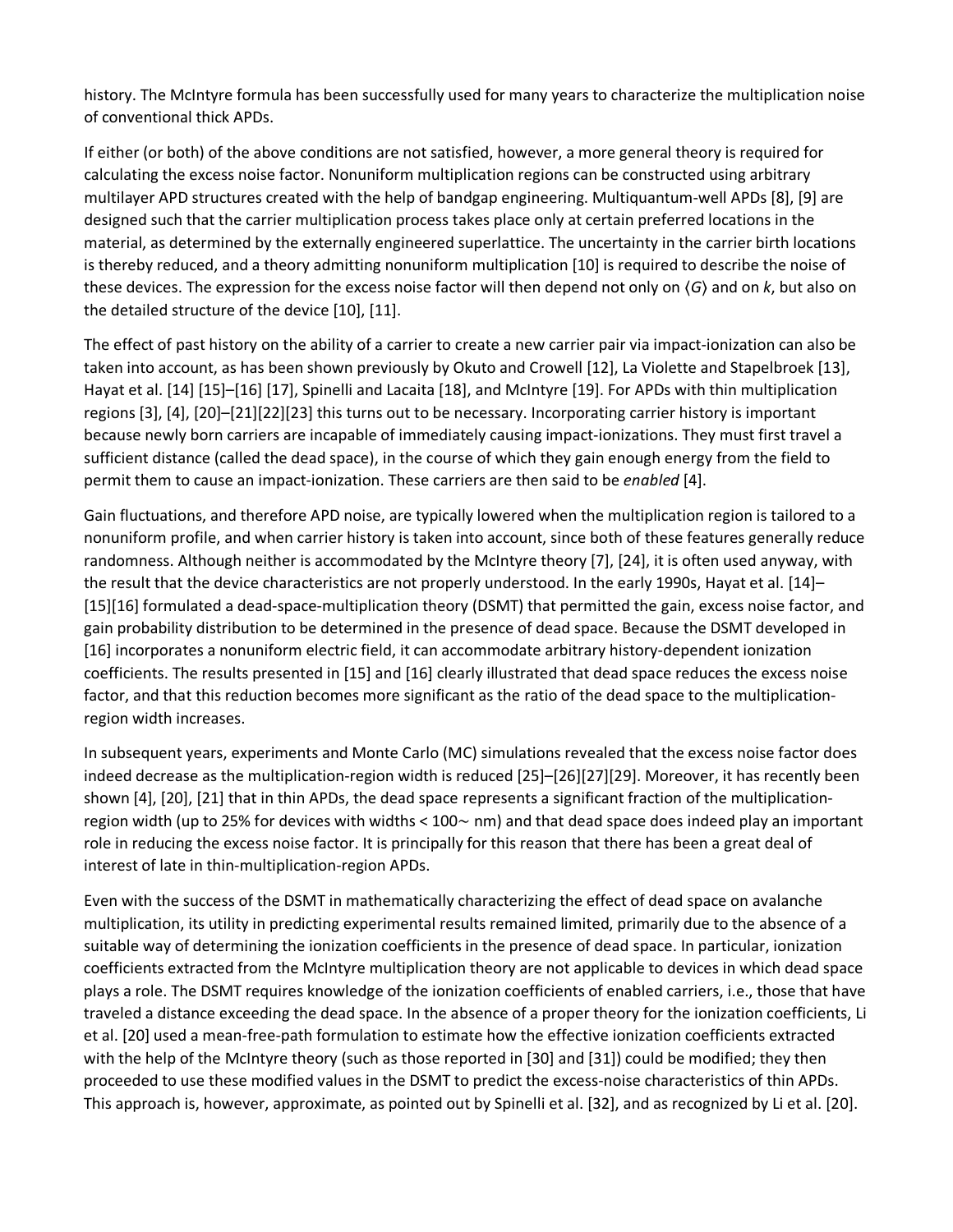McIntyre [19] and Yuan et al. [3], [22] subsequently developed a modification of the DSMT and utilized it to study the excess noise factor for thin APDs. The formulation developed in [19] uses a so-called historydependent electric field to incorporate nonlocal effects in the ionization coefficients. However, the implementation of this approach, carried out in [3] and [22], makes use of a free parameter (the width of the Gaussian correlation function used in the formulation of the history-dependent electric field) to facilitate achieving agreement between theory and experiment.

More recently, Saleh et al. [4] directly applied the DSMT to published experimental data for GaAs and AlGaAs APDs [28] and developed a model for the ionization coefficients that was independent of the multiplicationregion width. The formulation in [4] utilized only knowledge of the electric field, the ionization threshold energies for each carrier, and noise-versus-gain experimental data. In particular, for each carrier and each material, a single electric-field-dependent model for the ionization coefficient was developed that was suitable for devices of all thicknesses (100 nm–1600 nm for the particular data sets examined). In essence, the paper by Saleh et al. [4], published in 2000, provided a methodology, as well as a practical procedure, for calculating the material-specific ionization coefficients for carriers that have traveled a distance greater than the dead space, *directly* from gain and noise measurements. This feature distinguishes their approach [4] from other variations [3], [20], [22] of the original DSMT implementation [15].

When this width-independent model for carrier ionization was used in conjunction with the DSMT to calculate the excess noise factor, good agreement with experimental results were obtained [4]. The fits, however, were found to be sensitive to the selection of the electron and hole ionization threshold energies, which are key parameters in the DSMT. Unfortunately, accurate theoretical estimates of the ionization threshold energies have been reported only for a limited number of materials, specifically for electrons in GaAs and InP [33], and the threshold energies reported elsewhere are of questionable accuracy. By virtue of the free parameter in their approach, however, the predictions obtained by Yuan et al. [3], [22] were superior. A way had to be found to adjust the theoretical ionization threshold energies, resulting in *effective* threshold energies, to better accommodate the presence of dead space and the underlying physics into the model.

In this paper, we do precisely that. In optimizing the fit of theory to data, the ionization-threshold energies are permitted to deviate from the theoretical values reported in the literature. This optimization process essentially extracts the effective ionization threshold energies. The advantage of adjusting the ionization threshold energy in APD noise prediction was originally highlighted by Li et al. [20] in the context of their approach, which differs in principle from ours [4], as discussed earlier.

The enhanced procedure reported here turns out to provide substantially improved agreement of the DSMT calculations with experiment, while maintaining all of the underlying physical principles attendant to the DSMT model [4], [15]. This is illustrated by comparing the outcome provided by the new procedure outlined here with that used previously [4] for thin-multiplication-region GaAs and AlGaAs APDs. InP and InAlAs APDs with various multiplication-region widths are also examined in detail. The agreement of the DSMT with experiment turns out to be excellent for all four materials, for all multiplication-region widths examined.

## SECTION II.

#### Dead-Space Multiplication Theory

For completeness, we begin by reviewing some germane aspects of the double-carrier multiplication DSMT [15]. Dead space is a feature of the avalanche-multiplication process because band-to-band impact-ionization can take place only after an electron or hole has acquired sufficient kinetic energy to collide with the lattice and ionize another electron–hole pair. The smallest value of the ionizing-particle kinetic energy that can accommodate this process is termed the ionization threshold energy, denoted *E*ie and *E*ihfor the electron and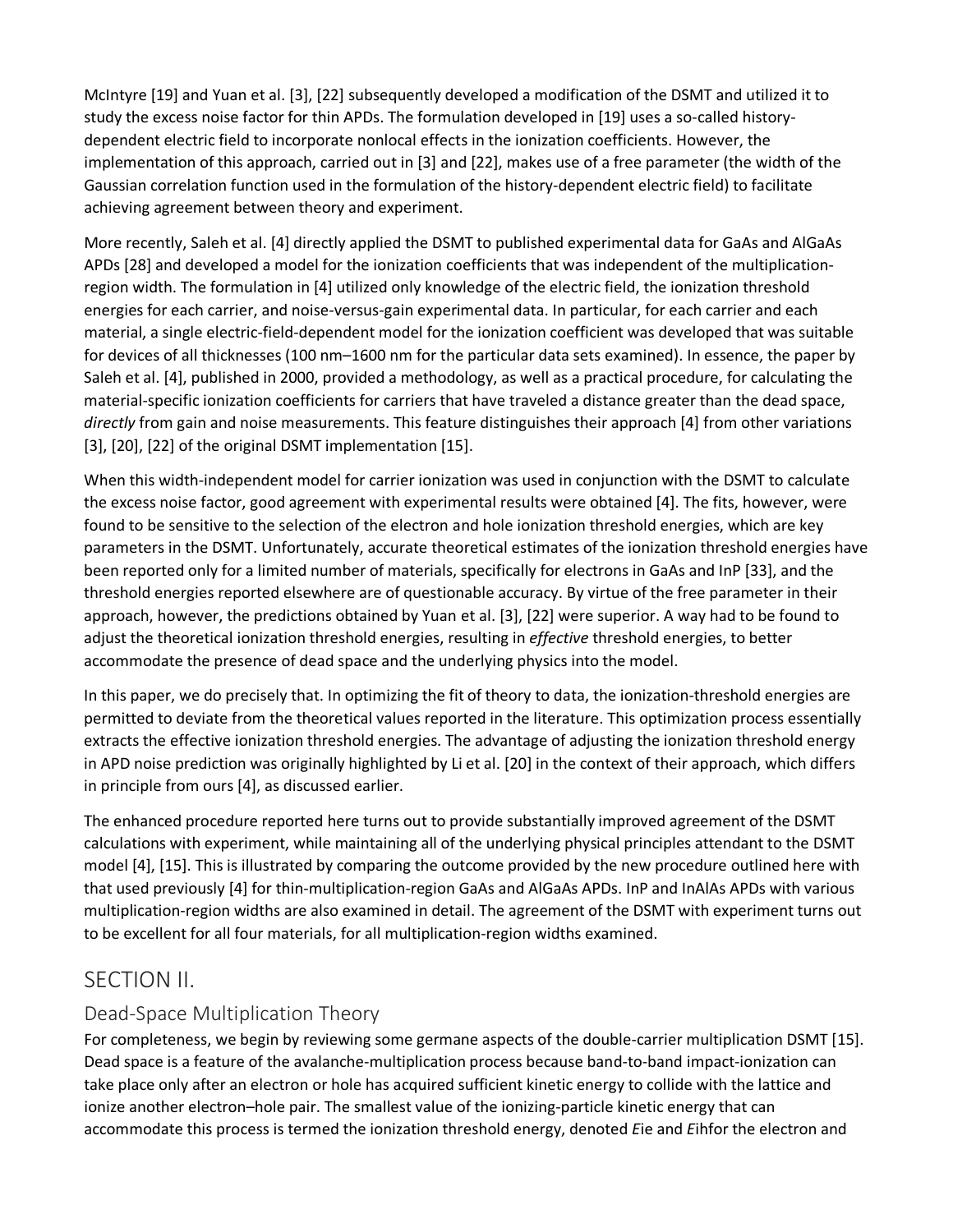hole, respectively. The minimum distance that a newly generated carrier must travel in order to acquire this threshold energy is termed the carrier dead space [12], and is denoted *d*e and *d*h for electrons and holes, respectively. Assuming the absence of phonon scattering, the presence of a uniform electric field E in the multiplication region gives rise to a constant force so that [12]

> (1) Top (2) Bottom

$$
d_{\rm e} = \frac{E_{\rm ie}}{q\mathcal{E}}
$$

$$
d_{\rm h} = \frac{E_{\rm ih}}{q\mathcal{E}}
$$

where *q* is the electronic charge.

The use of these equations in the presence of phonon scattering would likely result in larger estimates of the effective ionization threshold energies than those returned by theoretical estimates, which do not involve phononscattering effects. And modeling phononscattering loss is a difficult enterprise. However, it has been argued by Anderson and Crowell [34], for example, that the relative value of the phononscattering loss is significantly smaller than the ionization threshold energy. Thus it has been customary to assume zero phononscattering loss [16], [20], [21], and we continue in this tradition.

The gain statistics for double-carrier multiplication APDs, in the presence of dead space and a uniform or a nonuniform electric field, have been developed and reported in [15], [16]. The theory involves recurrence equations of certain intermediate random variables *Z*(*x*) and *Y*(*x*). The quantity *Z*(*x*) (*Y*(*x*)) is defined as the overall electron and hole progeny generated by a single parent electron (hole) at the position *x* in the multiplication region, which is assumed to extend from *x*=0toward *x*=*W*. The electric field within the multiplication region is assumed to be pointing from *x*=*W* to *x*=0. In the case of electron injection at the edge of the multiplication region, the random gain *G* of the APD is simply (*Z*(0)+*Y*(0))/2, which can be further reduced to *G*=(*Z*(0)+1)/2 since *Y*(0)=1. According to [15], the averages of *Z*(*x*) and *Y*(*x*), denoted by *z*(*x*)and *y*(*x*), respectively, obey the following set of coupled integral equations:

> (3) Top (4) Bottom

$$
z(x) = \qquad [1 - \int_0^{W-x} h_e(\xi) d\xi] + \int_x^W [2z(\xi) + y(\xi)] h_e(\xi - x) d\xi y(x) = \qquad [1 - \int_0^x h_h(\xi) d\xi] + \int_0^x [2y(\xi) + z(\xi)] h_h(x - \xi) d\xi.
$$

Here,  $h_e(x)$  and  $h_h(x)$  are the probability density functions (pdfs) of the random free-path lengths  $X_e$  and  $X<sub>h</sub>$  of the electron and hole, respectively.

Defining *α* and *β*, respectively, as the ionization coefficients of *enabled* electrons and holes, i.e., those that have traveled a distance greater than the dead space, a plausible model for the above pdfs is given by [15]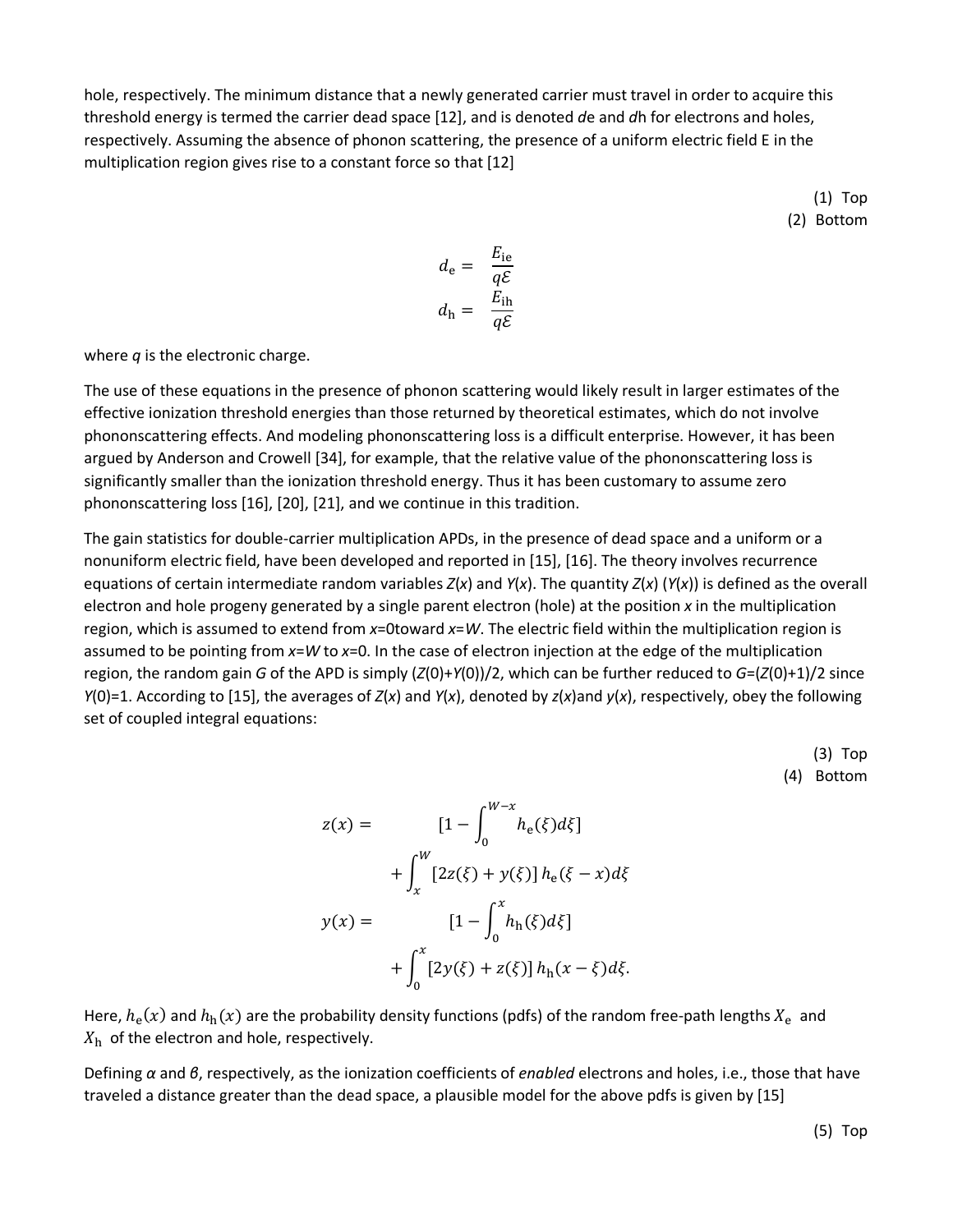(6) Bottom

$$
h_e(x) = \alpha e^{-\alpha(x - d_e)} u(x - d_e)
$$
  

$$
h_h(x) = \beta e^{-\beta(x - d_h)} u(x - d_h)
$$

where  $u(x)$  is the unit step function  $u(x) = 1$  if  $x \ge 0$ , and  $u(x) = 0$  otherwise]. These pdfs correspond to a fixed (hard-threshold) dead space, for which the ionization coefficient of a carrier is zero for carriers that have traveled a distance shorter than the dead space and is constant for carriers that have traveled a longer distance.

This model is the spatial analog of the fixed nonparalyzable dead-time-modified Poisson process [35]–[36][37]; the underlying Poisson character of this process is responsible for the exponential behavior of the inter-event intervals i[n \(5\)](https://ieeexplore.ieee.org/document/#deqn5-6) an[d \(6\)](https://ieeexplore.ieee.org/document/#deqn5-6) for distances greater than the dead space. In some physical processes the dead space is stochastic, rather than fixed, which gives rise to the variable nonparalyzable dead-time-modified Poisson process [38]. In other circumstances, carriers can be gradually, rather than abruptly, enabled, resulting in relative (soft-threshold) dead space, which is the spatial analog of the *sick-time*-modified Poisson process [39]. MC simulation shows that APD carriers do indeed exhibit relative dead space (sick space); the ionization probability is low following birth and gradually increases over some distance [23]. Although sick space provides a superior representation of physical reality than does dead space, the fixed dead-space model adequately captures the essential history dependence of the impact-ionization process and does so without the necessity of postulating an *adhoc* recovery function. And, it has the salutary feature of being amenable to far simpler analysis.

Using  $(5)$  and  $(6)$  to obtain solutions to  $(3)$  and  $(4)$ , then, leads to a mean gain

$$
\langle G \rangle = \frac{z(0) + 1}{2}
$$

and an excess noise factor given by

(8)

(7)

$$
F \equiv \frac{\langle G^2 \rangle}{\langle G \rangle^2} = \frac{z_2(0) + 2z(0) + 1}{[z(0) + 1]^2}.
$$

Here,  $z_2(x) = \langle Z^2(x) \rangle$  and  $y_2(x) = \langle Y^2(x) \rangle$  are the second moments of  $Z(x)$  and  $Y(x)$ , respectively. According to [15], these quantities are, in turn, governed by the following set of coupled integral equations: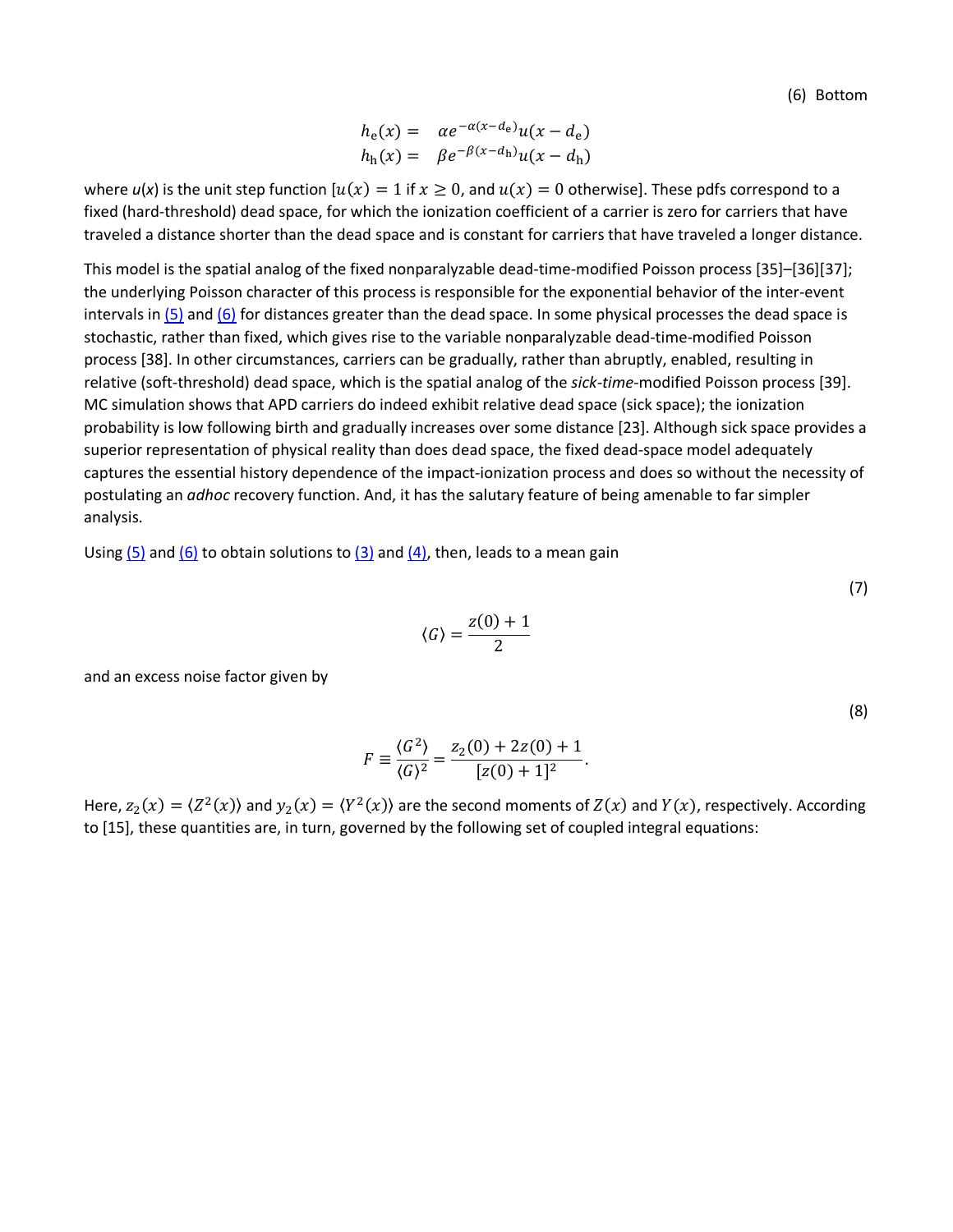(9) top

(11)

(10) bottom

$$
z_2(x) = \qquad [1 - \int_0^{W-x} h_e(\xi) d\xi]
$$
  
+ 
$$
\int_x^W [2z_2(\xi) + y_2(\xi) + 4z(\xi)y(\xi) + 2z^2(\xi)]
$$
  

$$
\times h_e(\xi - x) d\xi,
$$
  

$$
y_2(x) = \qquad [1 - \int_0^x h_h(\xi) d\xi]
$$
  
+ 
$$
\int_0^x [2y_2(\xi) + z_2(\xi) + 4z(\xi)y(\xi) + 2y^2(\xi)]
$$
  

$$
\times h_h(x - \xi) d\xi.
$$

The recurrence equations [\(3\), \(4\),](https://ieeexplore.ieee.org/document/#deqn3-4) [\(9\),](https://ieeexplore.ieee.org/document/#deqn9-10) and [\(10\)](https://ieeexplore.ieee.org/document/#deqn9-10) can be solved to estimate ⟨*G*⟩ and *F* by using a simple iterative numerical recipe (Picard iterations), as outlined in [15]. Given the electric field and ionization threshold energies, one can search for the values of *α* and *β* that yield a specified mean gain and excess noise factor.

Hole-injection APDs are analyzed by interchanging the electron and hole ionization coefficients, the electron and hole dead spaces, and the  $zs$  and  $ys$ .

The dependence of the electron and hole ionization coefficients on the electric field E,  $\alpha(\mathcal{E})$  and  $\beta(\mathcal{E})$ , respectively, is often modeled by the standard equation [40], [41]

$$
\alpha(\mathcal{E}), \beta(\mathcal{E}) = A \exp\left[-\left(\frac{\mathcal{E}_c}{\mathcal{E}}\right)^m\right]
$$

where *A*,  $\varepsilon_c$ , and *m* are parameters chosen by fitting measured excess-noise-factor data [30], [42]. We adopt the same equation to model the ionization coefficients of *enabled* carriers, which are determined as follows: After calculating a unique pair of electron and hole ionization coefficients for a mean-gain and excess-noise-factor experimental pair corresponding to a specific electric field  $\mathcal E$  we obtain the parameters  $A$ ,  $\mathcal E_c$ , and m for both electrons and holes over a range of electric-field values and multiplication-region widths by fitting the ionization coefficients to the model provided in  $(11)$ . In Section III, a search algorithm is outlined that exploits this scheme to estimate the ionization coefficients of enabled carriers.

#### SECTION III.

#### Dead-Space Multiplication Theory and the Excess Noise Factor

To demonstrate the applicability of the DSMT to APDs with thin multiplication regions of various widths, we analyze experimental excess-noise-factor data for InP, InAlAs, GaAs, and AlGaAs separate-absorptionmultiplication (SAM) homojunction devices [3]. The devices consist of four InP APDs with multiplication-region widths of 281 nm, 317 nm, 582 nm, and 1110 nm; four  $\ln_{0.52}$ Al<sub>0.48</sub>As APDs with widths of 190 nm, 363 nm, 566 nm, and 799 nm; four GaAs APDs with widths of 100 nm, 200 nm, 500 nm, and 800 nm; and three Al0.2Ga0.8As APDs with widths of 200 nm, 400 nm, and 800 nm. Portions of these data have been published previously [3], [28]. DSMT analyses of some of these data have been carried out by Yuan et al. [22], using the particular DSMT approach presented in [19], and also by Saleh et al. [4].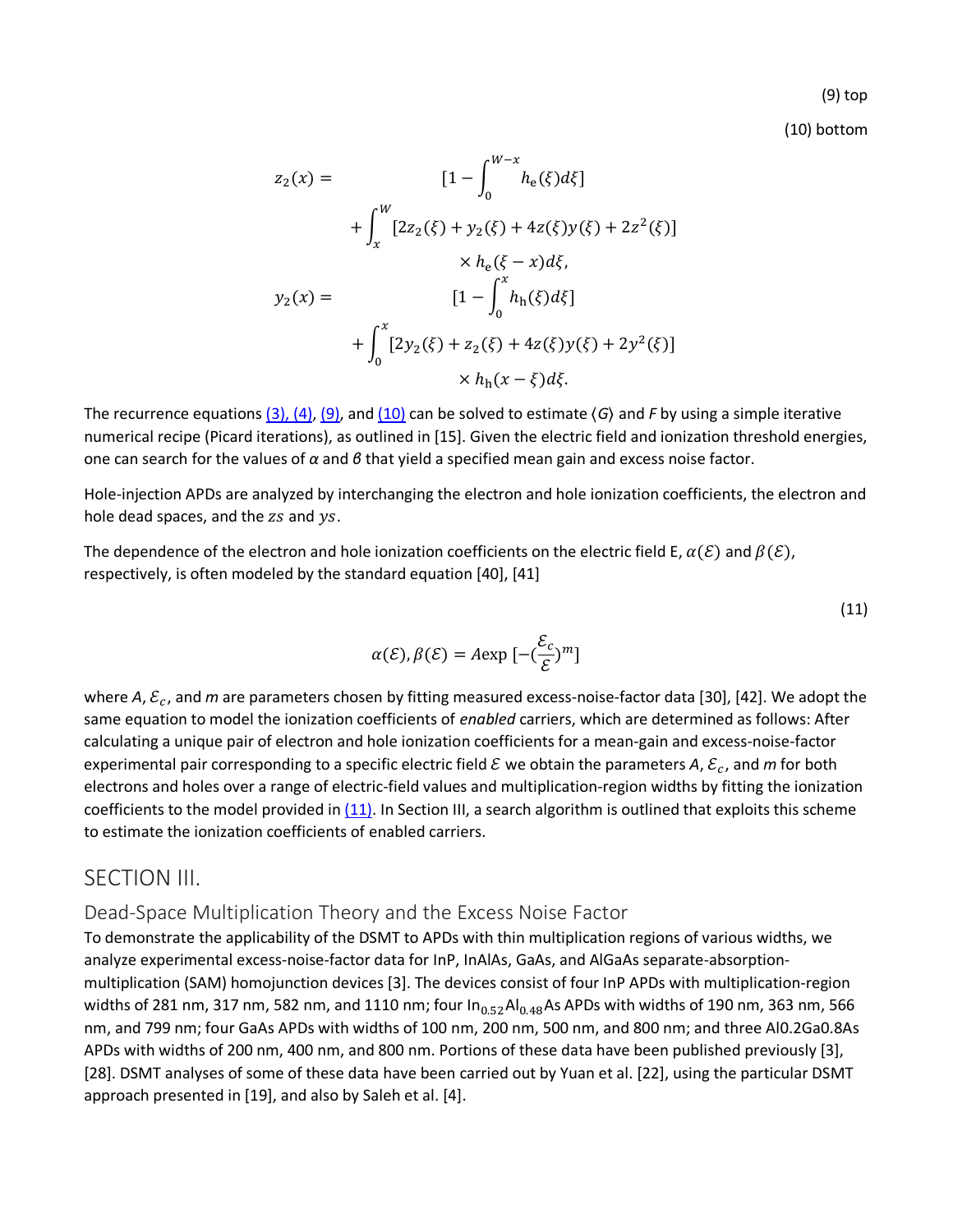A. Procedure for Determining the Universal Model for the Ionization Coefficients of Enabled Carriers The width-independent (universal) ionization coefficients are determined as follows:

- 1. Given knowledge of the electric field and the width of the multiplication region, along with the ionization threshold energies, the electron and hole dead spaces are computed using [\(1\) and \(2\).](https://ieeexplore.ieee.org/document/#deqn1-2)
- 2. For each experimental mean-gain and excess-noise-factor pair, appropriate values for *α* and *β* are determined from the recurrence equations that lead to the DSMT mean gain and excess noise factor. This step is carried out by inserting initial values for the ionization coefficients in the recurrence equations and subsequently varying these values until the DSMT mean gain and excess noise agree with the measured values.
- 3. The previous step is repeated, spanning all measurements of the experimental mean gain and excess noise factor at different values of the electric field and for multiplication regions of different widths.
- 4. When all excess-noise-factor data points are exploited, each resulting ionization coefficient is used in the standard exponential model [given by  $(11)$ ] to determine the parameters of this model using a leastsquare-error fit. These four steps are essentially identical to those outlined in [4]. The models for the electron and hole ionization coefficients are used to predict the dependence of the excess noise factor on the mean gain.

However, the fit to excess-noise-factor curves can be substantially enhanced by carrying out an additional step.

5. The first four steps are repeated while adjusting the electron and hole ionization thresholds over a narrow range until the best excess noise factor versus mean-gain prediction is obtained.

This procedure is warranted on physical grounds, as discussed earlier. This procedural modification of implementing the DSMT model is the principal contribution of this paper. Its efficacy will be demonstrated in Section IV.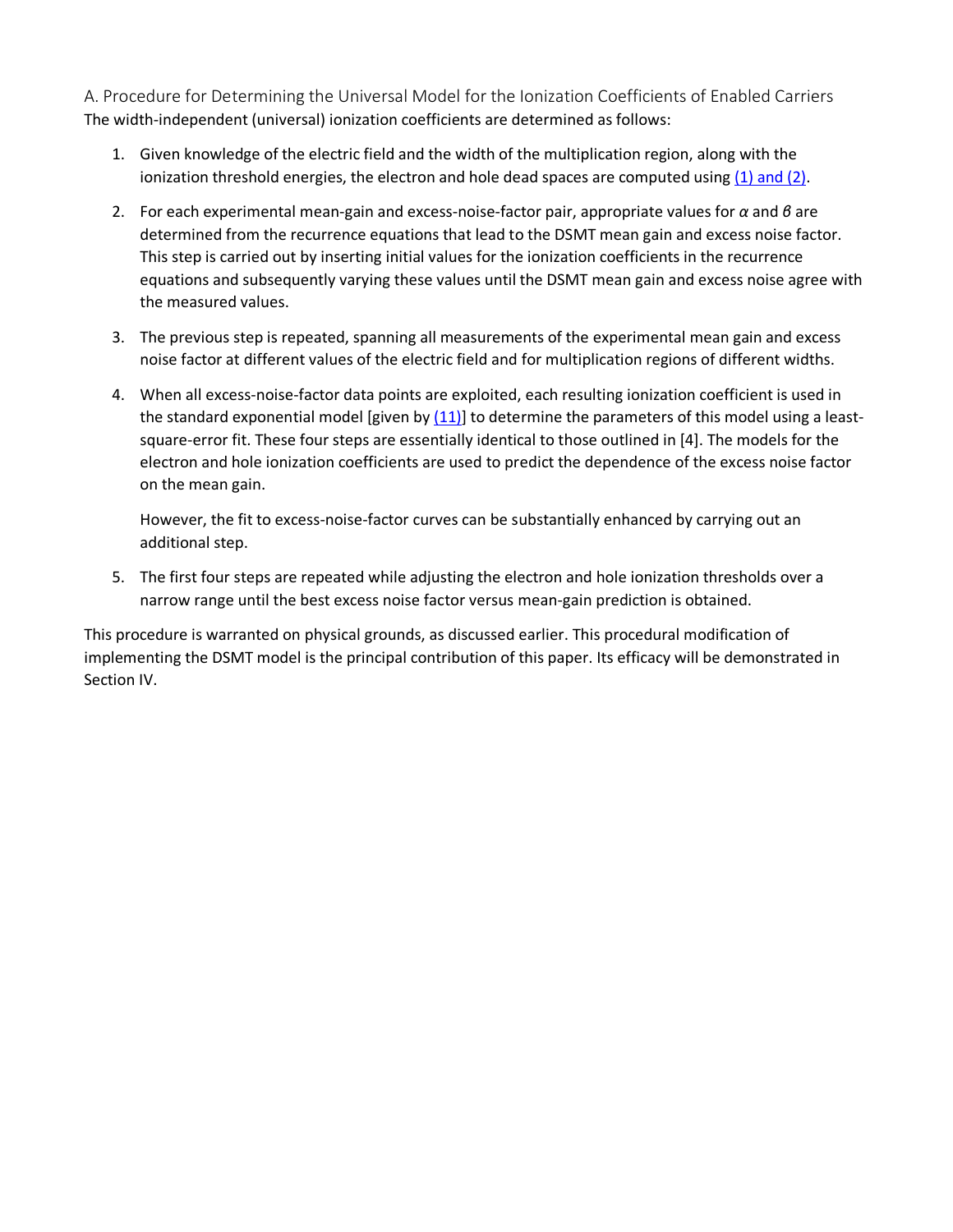

**Fig. 1.** General characteristics of the excess noise factor (*F*) versus the mean gain (⟨*G*⟩) parameterized by the hole-to-electron ionization ratio *k*, according to the conventional McIntyre theory [7]. The encircled points 1, 2, and 3 are samples of the ( $\langle G \rangle$ ,*F*) values generated in the process of finding the ionization coefficients of enabled carriers using the dead-space theory.

Since Step 2 is critical in implementing the DSMT model, we review the procedures involved in carrying it out for the case of electron-edge injection [4]. To save computational time, we initially use trial values for the electron ionization coefficient and the hole-to-electron ionization ratio determined from the conventional McIntyre theory which has the merit of simple closed-form expressions. These initial values are denoted *α*=*α*0 and *k*=*k*0 and are computed by fitting the experimental mean gain and excess noise factor for each device (with specified width) to the conventional expressions for the mean gain and excess noise factor [7]

(12) top, (13) bottom.

$$
\langle G \rangle = \frac{1 - k_0}{\exp\left[-1(1 - k_0)\alpha_0 W\right] - k_0}
$$
  

$$
F = k_0 \langle G \rangle + (1 - k_0)(2 - \langle G \rangle^{-1}).
$$

We seek the unique pair (*α*,*k*) that yields a specified experimental pair (⟨*G*⟩,*F*). This is possible by virtue of the one-to-one correspondence between the pairs (⟨*G*⟩,*F*) and (*α*,*k*) in the DSMT, as discussed in [4]. To illustrate the procedure, consider the sample experimental data pair (⟨*G*⟩0,*F*0) marked by the symbol × in Fig. 1. We substitute the initial values of *α*=*α*0 and *k*=*k*0 in [\(3\), \(4\),](https://ieeexplore.ieee.org/document/#deqn3-4) [\(9\), and \(10\)](https://ieeexplore.ieee.org/document/#deqn9-10) and numerically solve these equations. This allows a trial value for the DSMT mean gain and excess noise factor to be calculated using  $(7)$  and  $(8)$  In this illustration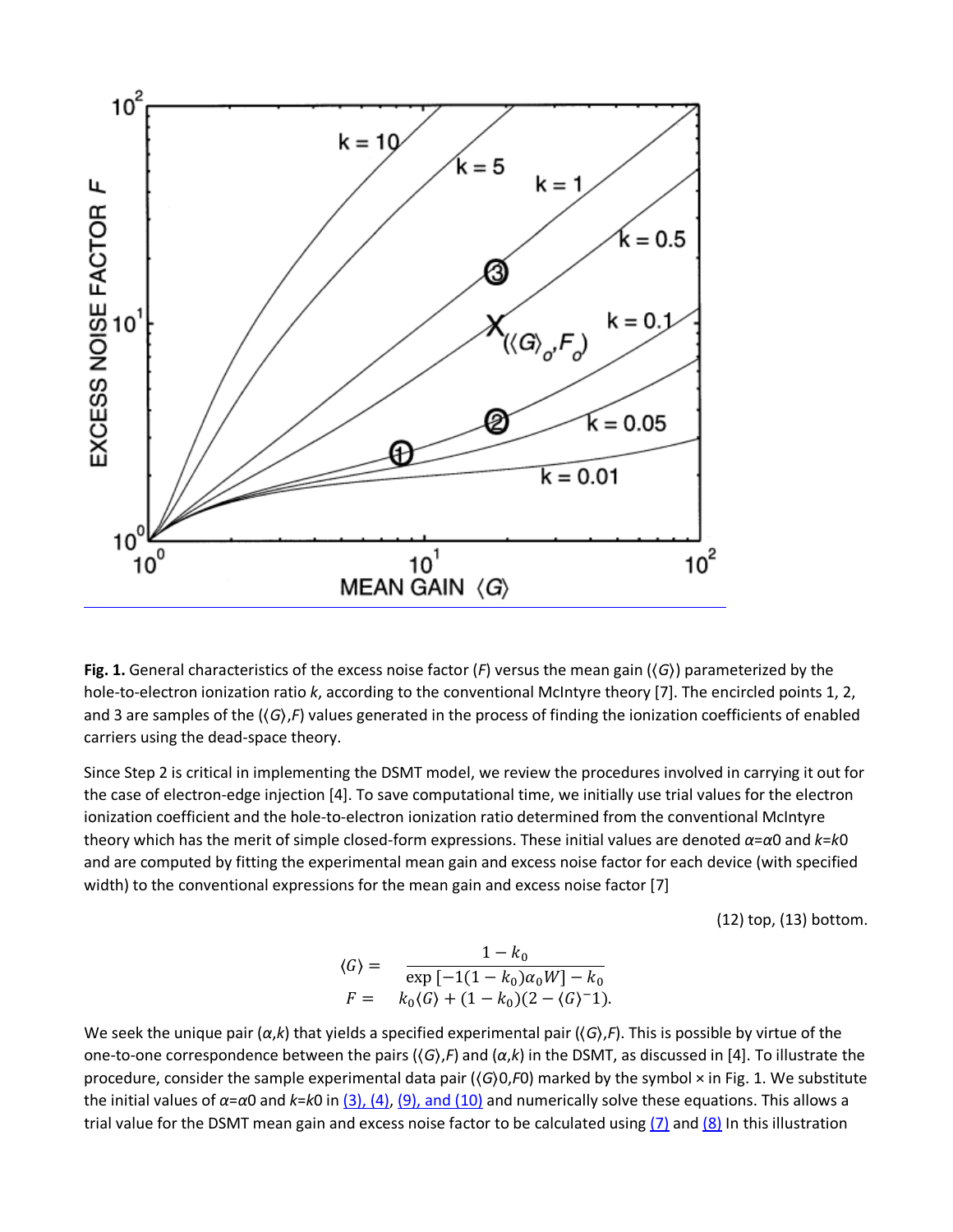the resulting pair (⟨*G*⟩,*F*), shown as encircled point 1 in Fig. 1, is seen to underestimate the measured values. We would then increase *α* until the calculated mean gain matches ⟨*G*⟩0 (shown as encircled point 2 in Fig. 1). From this point forward, *k*and *α* are concomitantly adjusted to increase the excess noise factor, bringing it closer to *F*0, while maintaining the mean gain at ⟨*G*⟩0. Any increase in *k* must be accompanied by a reduction in *α* (and vice versa) to maintain the calculated mean gain at ⟨*G*⟩0. For example, in Fig. 1, encircled point 2 lies below (⟨*G*⟩0,*F*0)so that *k* must be increased which, in turn, causes *F* to increase, while *α* is adjusted downward to a lower value to maintain the mean gain at ⟨*G*⟩0. The results is encircled point 3 in Fig. 1, where *F* is now slightly overestimated. These adjustments are repeated with progressively finer changes in *α* and *k* until (⟨*G*⟩,*F*)≈(⟨*G*⟩0,*F*0). (The relative tolerance used in our calculation for establishing convergence is 0.01.) This completes the procedure involved in Step 2.

|                  | Units         | InP                                     | In <sub>0.52</sub> Al <sub>0.48</sub> As | GaAs                 | $\mathrm{Al}_{0.2}\mathrm{Ga}_{0.8}\mathrm{As}$ |
|------------------|---------------|-----------------------------------------|------------------------------------------|----------------------|-------------------------------------------------|
|                  | $\rm cm^{-1}$ | $3.01 \times 10^{6}$                    | $4.17 \times 10^{6}$                     | $6.01 \times 10^{6}$ | $5.39 \times 10^{6}$                            |
|                  |               | $\mathcal{E}_c$ V/cm $2.45 \times 10^6$ | $2.09 \times 10^{6}$                     | $2.39 \times 10^{6}$ | $2.71 \times 10^{6}$                            |
| $_{m}$           |               | $1.08\,$                                | 1.20                                     | 0.90                 | 0.94                                            |
| $\boldsymbol{A}$ | $\rm cm^{-1}$ | $4.29 \times 10^{6}$                    | $2.65 \times 10^{6}$                     | $3.59 \times 10^{6}$ | $1.28 \times 10^{6}$                            |
|                  |               | $\mathcal{E}_c$ V/cm $2.08 \times 10^6$ | $2.79 \times 10^{6}$                     | $2.26 \times 10^{6}$ | $2.06 \times 10^{6}$                            |
| $_{m}$           |               | 1.12                                    | 1.07                                     | 0.92                 | 0.95                                            |

**TABLE I** Parameters of the Width-Independent (Universal) Exponential-Ionization-Coefficient Models for InP, In0.52A10.48 As, GaAs, and Al0.2 Ga0.8 As APDs

|   |                 | Units     | InP                  | In <sub>0.52</sub> Al <sub>0.38</sub> As | G <sub>a</sub> As    | Al <sub>0.2</sub> Ga <sub>0.8</sub> As |
|---|-----------------|-----------|----------------------|------------------------------------------|----------------------|----------------------------------------|
| a | $\mathbf{H}$    | $cm^{-1}$ | $3.01 \times 10^{6}$ | $4.17 \times 10^{6}$                     | $6.01 \times 10^{6}$ | $5.39 \times 10^{6}$                   |
|   | $\varepsilon_c$ | V/cm      | $2.45 \times 10^{6}$ | $2.09 \times 10^{6}$                     | $2.39 \times 10^{6}$ | $2.71 \times 10^{6}$                   |
|   | т               |           | 1.08                 | 1.20                                     | 0.90                 | 0.94                                   |
|   | Α               | $cm^{-1}$ | $4.29 \times 10^{6}$ | $2.65 \times 10^{6}$                     | $3.59 \times 10^{6}$ | $1.28 \times 10^{6}$                   |
|   | $\varepsilon_c$ | V/cm      | $2.08 \times 10^{6}$ | $2.79 \times 10^{6}$                     | $2.26 \times 10^{6}$ | $2.06 \times 10^{6}$                   |
|   | т               |           | 1.12                 | 1.07                                     | 0.92                 | 0.95                                   |

**TABLE II** Relative Width of Dead Space for Four Thin InP APDs of Different Multiplication-Region Widths, Producing Comparable Mean Gain. The Lower and Upper Limits of the Electric-Field Strength Produce the Lower and Upper Limits of the Mean Gain and the Relative Dead Space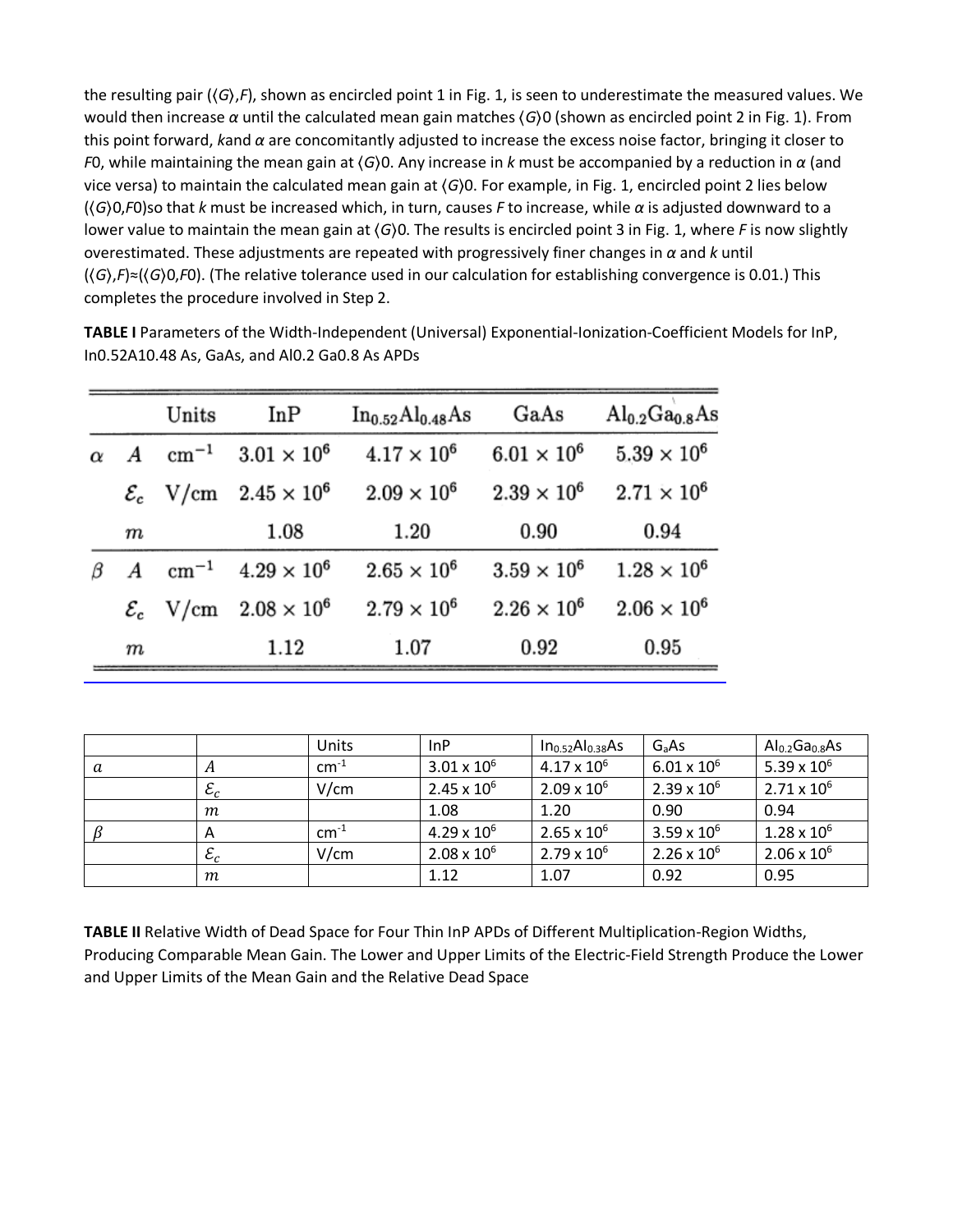| InP<br>Multiplication Width (nm) $(x10^5 \text{ V/cm})$ Gain | ${\cal E}$ Field                             | Mean | $d_e/W$<br>(%)                   | $d_h/W$<br>(%) |
|--------------------------------------------------------------|----------------------------------------------|------|----------------------------------|----------------|
| 281                                                          | $6.7 - 7.3$ $4 - 20$ $14 - 15$ $15 - 16$     |      |                                  |                |
| 317                                                          | $5.6 - 6.5$ $4 - 18$ $13 - 15$ $14 - 15$     |      |                                  |                |
| 582                                                          | $5.2 - 5.7$ $4 - 14$ $7.9 - 8.2$ $8.8 - 9.1$ |      |                                  |                |
| 1110                                                         | $5.0 - 5.3$                                  |      | $3 - 14$ $4.4 - 4.6$ $4.9 - 5.0$ |                |

| InP                       | ${\cal E}$ Field | Mean     | $d_e/W$     | $d_h/W$     |
|---------------------------|------------------|----------|-------------|-------------|
| Multiplication Width (nm) | $(x10^5 V/cm)$   | Gain     | $(\%)$      | (%)         |
| 281                       | $6.7 - 7.3$      | $4 - 20$ | 14-15       | 15-16       |
| 317                       | $5.6 - 6.5$      | $4 - 18$ | $13 - 15$   | 14-15       |
| 582                       | $5.2 - 5.7$      | $4 - 14$ | $7.9 - 8.2$ | $8.8 - 9.1$ |
| 1110                      | $5.0 - 5.3$      | $3 - 14$ | $4.4 - 4.6$ | $4.9 - 5.0$ |

#### SECTION IV.

#### Results

For each of the four materials (InP, In0.52Al0.48As, GaAs, and Al0.2Ga0.8As) we were able to find a single set of parameters (*A*, E*c*, and *m*) that satisfied the exponential model provided i[n \(11\)](https://ieeexplore.ieee.org/document/#deqn11)*independent* of the multiplication-region width. This enabled us to estimate the electron and hole ionization coefficients, *α*(E) and *β*(E), respectively. Since the impact-ionization rate for holes in InP is greater than that for electrons, the carriers were reversed in the recurrence equations, as discussed earlier. The optimized sets of width-independent parameters *A*, E*c* and *m* that yielded the best fit in the universal exponential model, for both electrons (*α*) and holes (*β*) are provided in Table I. The improved fitting procedure used in this paper causes both the GaAs and Al0.2Ga0.8As values to differ slightly from those presented in Tables I and II of [4].

The values of *m* are quite close to unity. Theoretically, they are known to depend on the approximation used for the electron distribution function [41]. In fact, *m* is predicted to be exactly unity if the mean-free-path for ionizing collisions is much smaller than that for phonon collisions. This approximation is clearly most suitable at larger values of the electric field. For low values of the electric field, on the other hand, only a few "lucky" electrons are expected to attain the threshold energy necessary for impact-ionization in a single free path, and *m* turns out to be 2. Since the electric-field values for thin APDs are typically large, it is plausible to conclude that the observation of *m* near unity accords with the notion that the mean-free-path for ionizing collisions is much smaller than that for phonon collisions, and this suggests that the latter can be neglected. To confirm the validity of the values of *m* deduced from our fitting procedure, we carried out a series of model-fitting calculations in which the parameter *m* was forced to unity. The results revealed that the *m*=1 curves were inferior to those in which *m* was used as a fitting parameter. Indeed *m* turns out to be the most sensitive parameter of the three in the exponential model.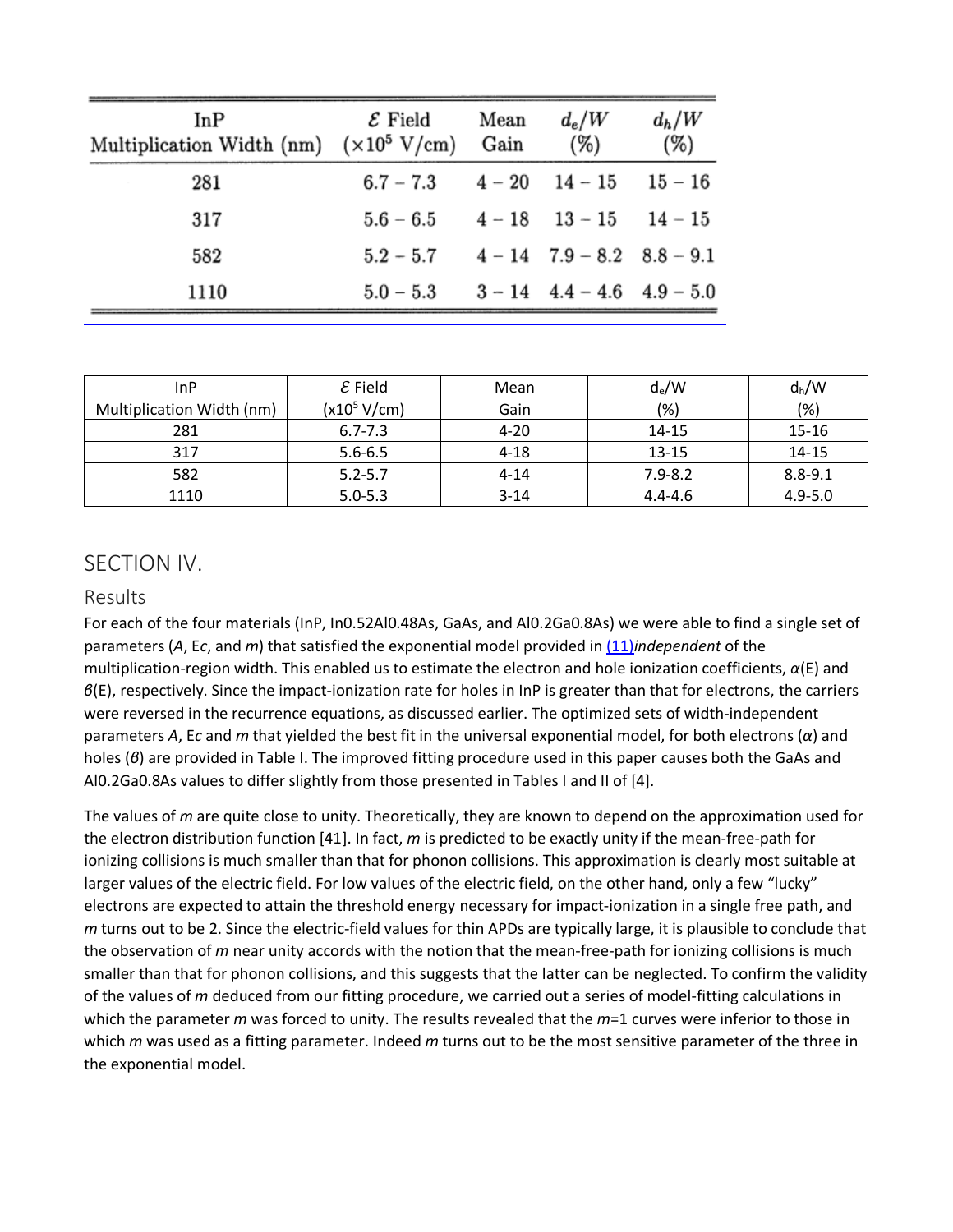

**Fig. 2.** Electron ionization coefficient (*α*) of InP as a function of the electric field. Symbols represent calculated values of the ionization coefficients of enabled carriers for four thin InP APDs (thickness indicated in inset), using the DSMT. The solid curve represents the universal exponential model.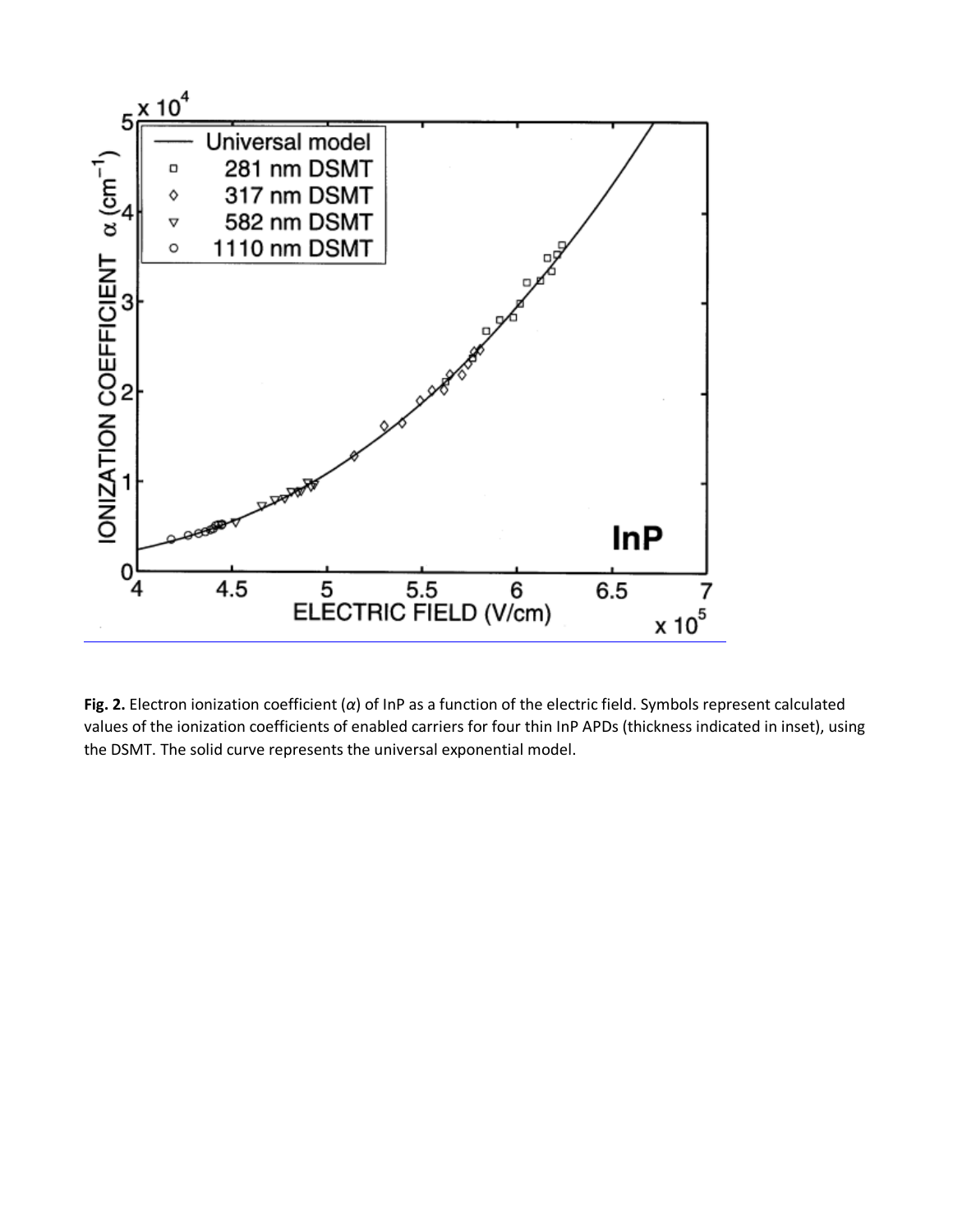![](_page_14_Figure_0.jpeg)

**Fig. 3.** Hole ionization coefficient (*β*) of InP as a function of the electric field. Plot symbols are the same as in Fig. 2.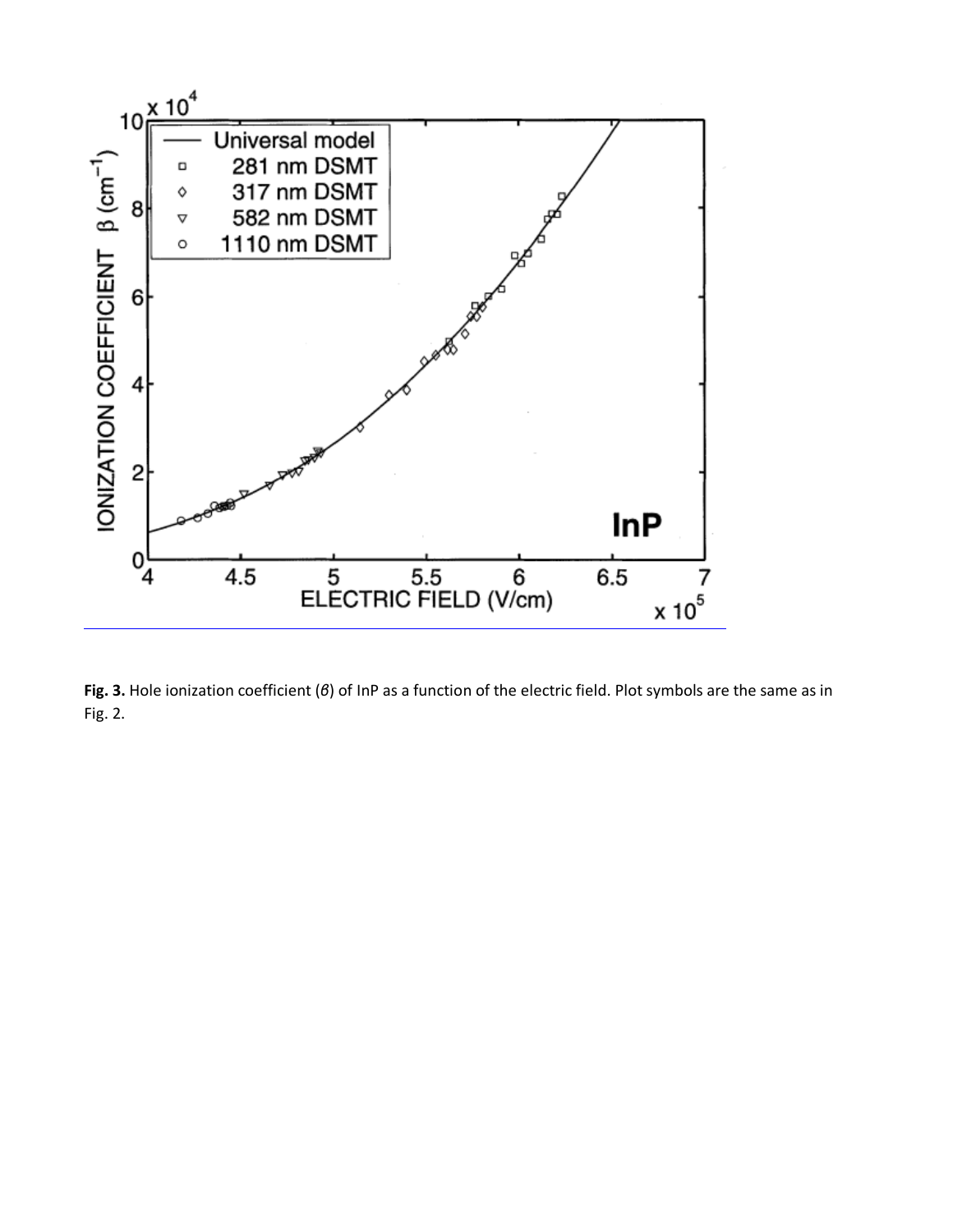![](_page_15_Figure_0.jpeg)

**Fig. 4.** Electron ionization coefficient (*α*) of In0.52Al0.48As as a function of the electric field. Symbols represent calculated values of the ionization coefficients of capable carriers for four thin In0.52Al0.48As APDs (thickness indicated in inset), using the DSMT. The solid curve represents the universal exponential model.

The electron and hole ionization coefficients for InP are displayed in Figs. 2 and 3, respectively, whereas those for In0.52Al0.48As are presented in Figs. 4 and 5, respectively. It is evident from Figs. 2 –5 that for each material, the calculated electron and hole ionization coefficients of enabled carriers *α* and *β*, respectively, (symbols), are in excellent agreement with the single exponential model, for all multiplication-region widths. This is in accord with expectation since physical principles dictate that the ionization coefficients of an enabled carrier should be material specific but independent of multiplication-region width. Similar results were obtained for the GaAs and Al0.2Ga0.8As APDs; the DSMT fitting procedure enhancement set forth in this paper provides significant improvement over the results previously reported in [4]. As in our earlier work [4], we observe that the DSMTderived ionization coefficients for GaAs, AlGaAs, and InP are higher than those derived for bulk material [30], [42], [43] (the conventional theory was used in deriving the ionization coefficient from the bulk experimental data). The authors are not aware of reported ionization coefficients for bulk InAlAs.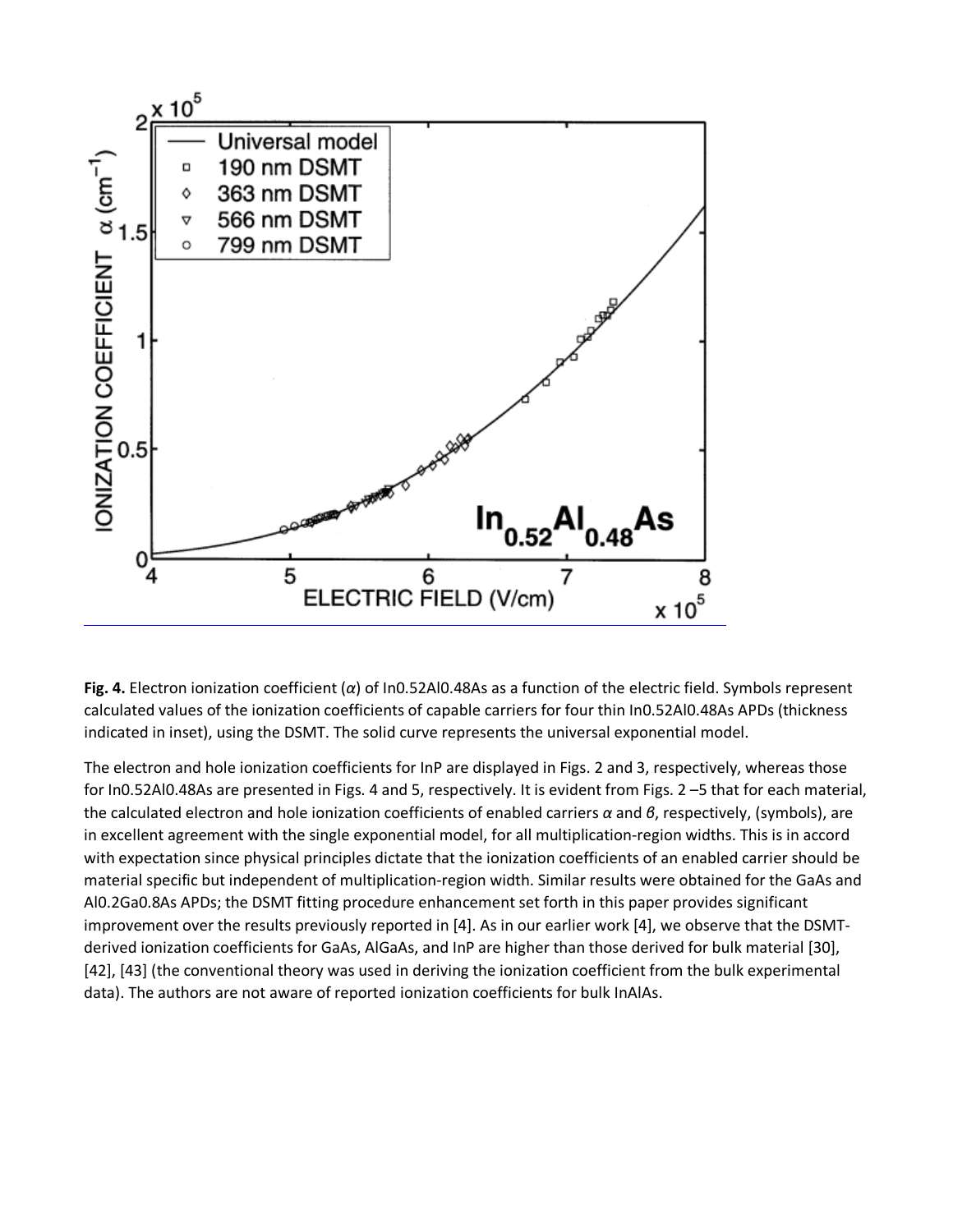![](_page_16_Figure_0.jpeg)

**Fig. 5.** Hole ionization coefficient (*β*) of In0.52Al0.48As as a function of the electric field. Plot symbols are the same as in Fig. 4.

The relative dead space extracted from the DSMT model, which is defined as the ratio of the dead space to the multiplication-region width, is presented in Tables II and III, for InP and In0.52Al0.48As multiplication regions of different widths, respectively. Since a thin device requires a higher electric field than a thick device to provide the same mean gain, the dead space associated with a thin device is smaller than that for a thick device. Nevertheless, as is evident in Tables II and III, the *relative* dead space increases as the multiplication-region width is reduced. This behavior is in accord with the results reported by Li et al. [20] and Ong et al. [21], and underlies the salutary reduction in excess noise factor as multiplication-region thickness is reduced [15]. Values for the relative dead space for GaAs and Al0.2Ga0.8As APDs are close to those reported in [4].

**TABLE III** Relative Width of Dead Space for Four Thin In0.52 A10.48 As APDs of Different Multiplication-Region Widths, Producing Comparable Mean Gain. the Lower and Upper Limits of the Electric-Field Strength Produce the Lower and Upper Limits of the Mean Gain and the Relative Dead Space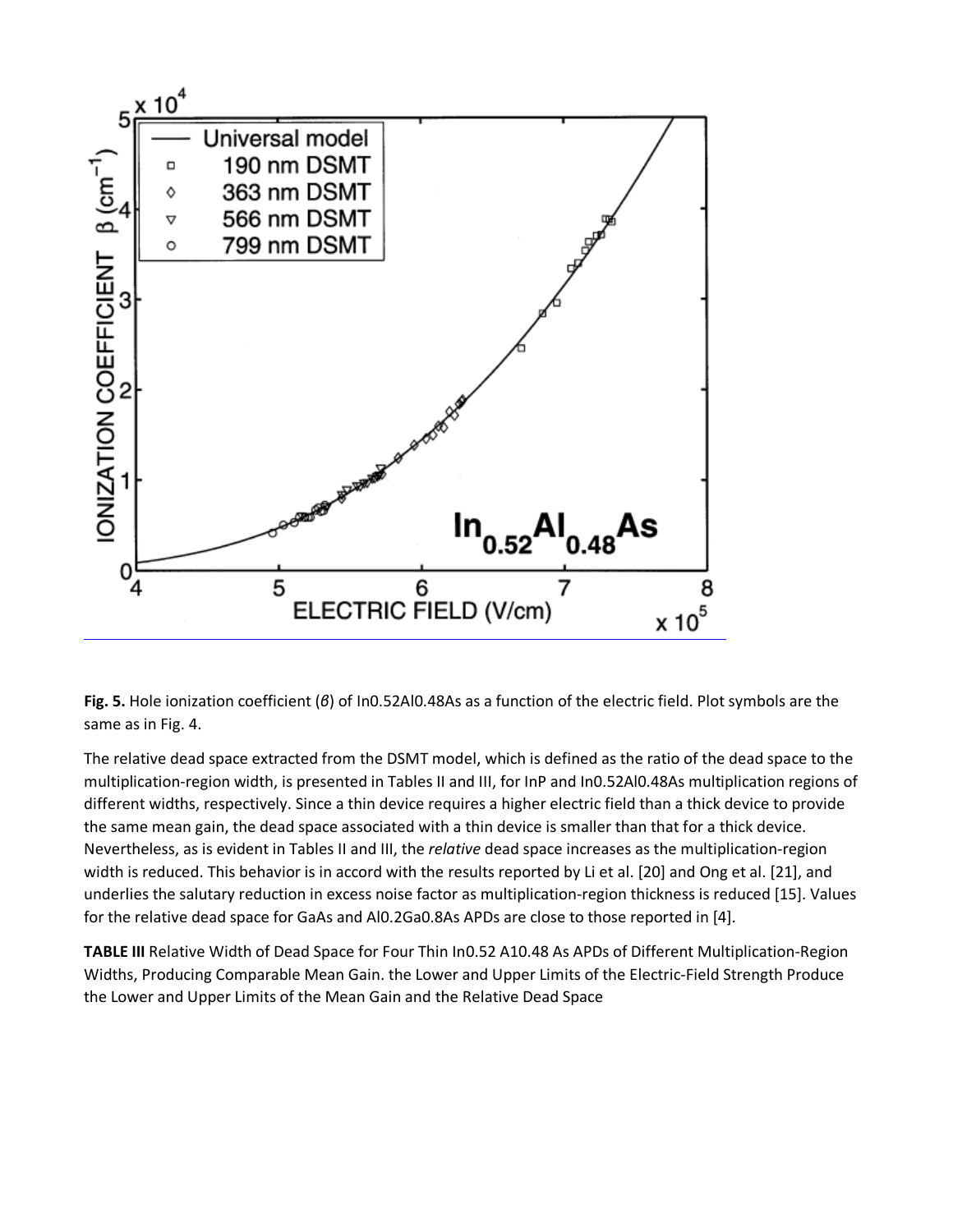| In <sub>0.52</sub> Al <sub>0.48</sub> As<br>Multiplication Width (nm) $(x10^5 \text{ V/cm})$ | $\mathcal E$ Field | Mean<br>Gain | $d_e/W$<br>(%)                   | $d_h/W$<br>$(\%)$ |
|----------------------------------------------------------------------------------------------|--------------------|--------------|----------------------------------|-------------------|
| 190                                                                                          | $5.6 - 6.2$        |              | $4 - 20$ $15 - 16$               | $18 - 19$         |
| 363                                                                                          | $5.2 - 5.8$        |              | $3 - 20$ 11 - 12                 | $13 - 14$         |
| 566                                                                                          | $4.5 - 4.9$        |              | $3 - 20$ 6.6 - 7.0 8.3 - 8.6     |                   |
| 799                                                                                          | $3.9 - 4.4$        |              | $4 - 20$ $5.4 - 5.7$ $6.3 - 6.6$ |                   |

| In0.52AI0.48As            | ${\cal E}$ Field | Mean     | $d_e/W$     | $d_h/W$     |
|---------------------------|------------------|----------|-------------|-------------|
| Multiplication Width (nm) | $(x10^5 V/cm)$   | Gain     | (%)         | (%)         |
| 190                       | $5.6 - 6.2$      | $4 - 20$ | $15 - 16$   | 18-19       |
| 363                       | $5.2 - 5.8$      | $3 - 20$ | $11 - 12$   | $13 - 14$   |
| 566                       | $4.5 - 4.9$      | $3 - 20$ | $6.6 - 7.0$ | $8.3 - 8.6$ |
| 799                       | $3.9 - 4.4$      | $4 - 20$ | $5.4 - 5.7$ | $6.3 - 6.6$ |

**TABLE IV** Electron and Hole Ionization Threshold Energies of InP, In0.52 Al0.48 As, GaAs, and Al0.2 Ga0.8 As. Initial Values were Obtained From the Sources Cited. DSMT Values are Determined from the Best Fit to Gain-Noise Data for Thin APDs

|          | In P<br>Initial [44] | InP                   | InAlAs           | InAlAs  | GaAs<br>DSMT Initial [45] DSMT Initial [34]                             | GaAs    | AlGaAs<br>DSMT Initial [31] DSMT | AlGaAs            |
|----------|----------------------|-----------------------|------------------|---------|-------------------------------------------------------------------------|---------|----------------------------------|-------------------|
| $E_{ie}$ | 1.84 eV              | $2.05\;\mathrm{eV}$   |                  |         | $1.90 \text{ eV}$ $2.15 \text{ eV}$ $1.70 \text{ eV}$ $1.90 \text{ eV}$ |         | 1.84 eV                          | 2.04 eV           |
| $E_{ih}$ | $1.64 \text{ eV}$    | $2.20 \; \mathrm{eV}$ | $2.00\;{\rm eV}$ | 2.30 eV | $1.40 \; \mathrm{eV}$                                                   | 1.55 eV | 1.94 eV                          | $2.15 \text{ eV}$ |

|          | <b>InP</b>   | InP               | <b>InAIAs</b>     | <b>InAIAs</b>     | GaAs              | GaAs              | AIGaAs            | AIGaAs            |
|----------|--------------|-------------------|-------------------|-------------------|-------------------|-------------------|-------------------|-------------------|
|          | Initial [44] | <b>DSMT</b>       | Initial [45]      | <b>DSMT</b>       | Initial [34]      | <b>DSMT</b>       | Initial [31]      | <b>DSMT</b>       |
| $E_{ie}$ | 1.84 eV      | $2.05 \text{ eV}$ | $1.90 \text{ eV}$ | 2.15 eV           | $1.70 \text{ eV}$ | $1.90 \text{ eV}$ | 1.84 eV           | $2.04 \text{ eV}$ |
| $E_{ih}$ | 1.64 eV      | $2.20 \text{ eV}$ | $2.00 \text{ eV}$ | $2.30 \text{ eV}$ | 1.40 eV           | $1.55$ eV         | $1.94 \text{ eV}$ | $2.15 \text{ eV}$ |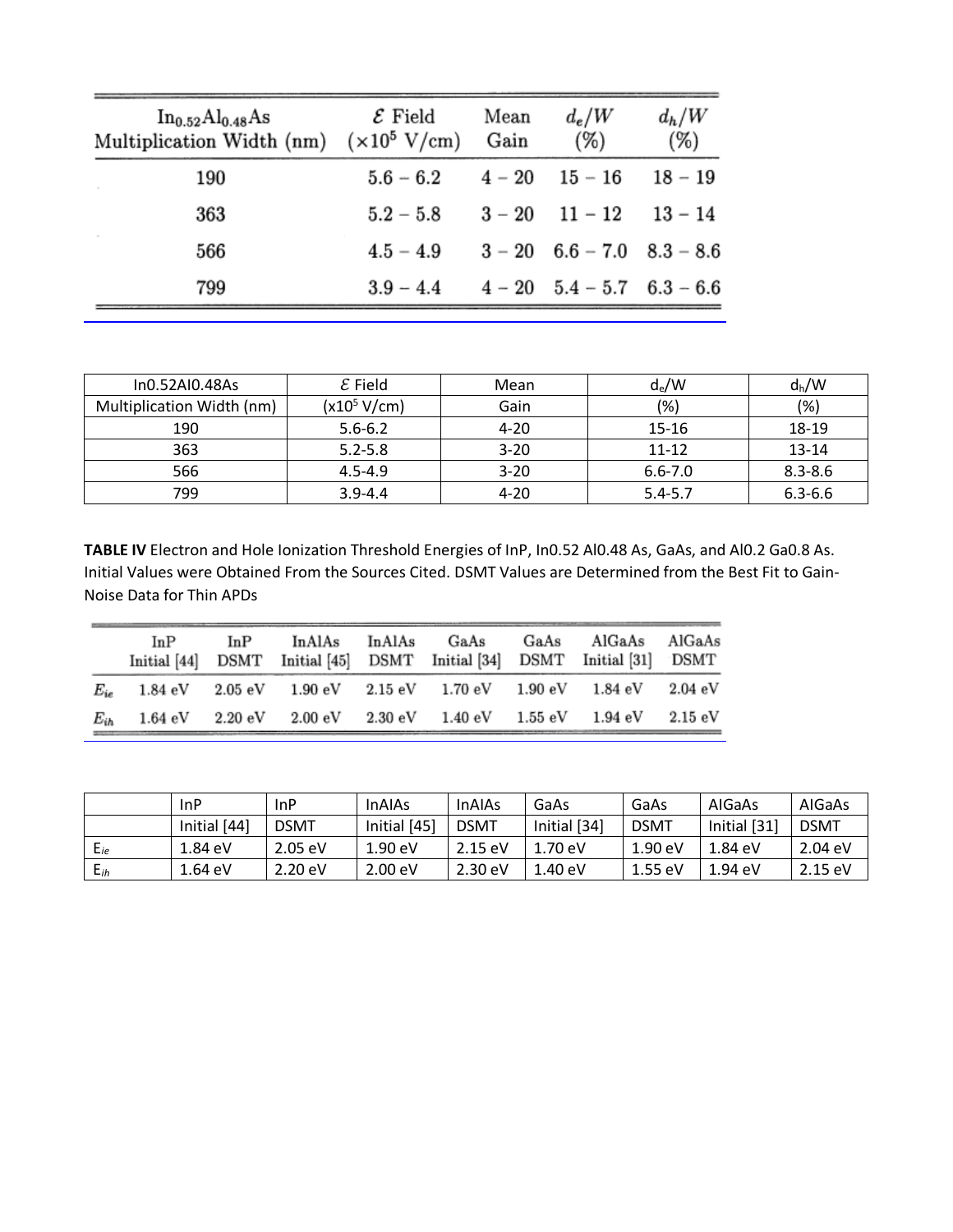![](_page_18_Figure_0.jpeg)

**Fig. 6.** Comparison of the DSMT-predicted and the experimental excess noise factor *Fversus* mean gain ⟨*G*⟩ for four thin InP APDs with different multiplication-region widths. Symbols represent experimental data and curves represent predictions using the DSMT.

The established values for the electron and hole ionization energies, *E*ie and *E*ih, and the values returned for the best fit of the DSMT to the gain-noise data, are provided in Table IV. It is clear that the *effective* ionization threshold energies estimated via the DSMT are larger than the theoretically established values [31], [34], [44], [45] for both electrons and holes in all four materials. Based on these results one could speculate that the estimates returned by the DSMT include phononscattering energy loss, but this conclusion would be unfounded.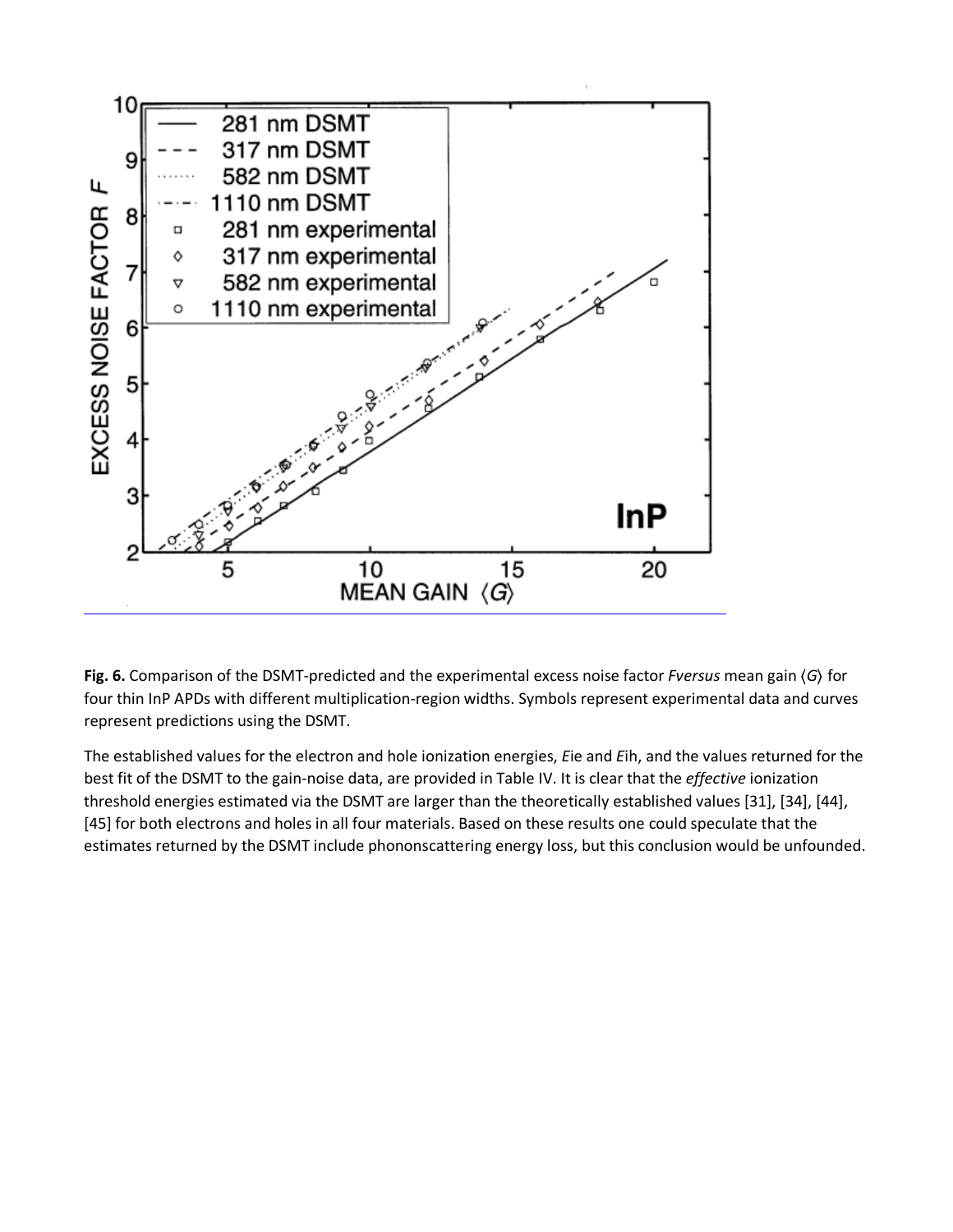![](_page_19_Figure_0.jpeg)

**Fig. 7.** Comparison of the DSMT-predicted and the experimental excess noise factor *Fversus* mean gain ⟨*G*⟩ for four thin In0.52Al0.48As APDs with different multiplication-region widths. Symbols represent experimental data and curves represent predictions using the DSMT.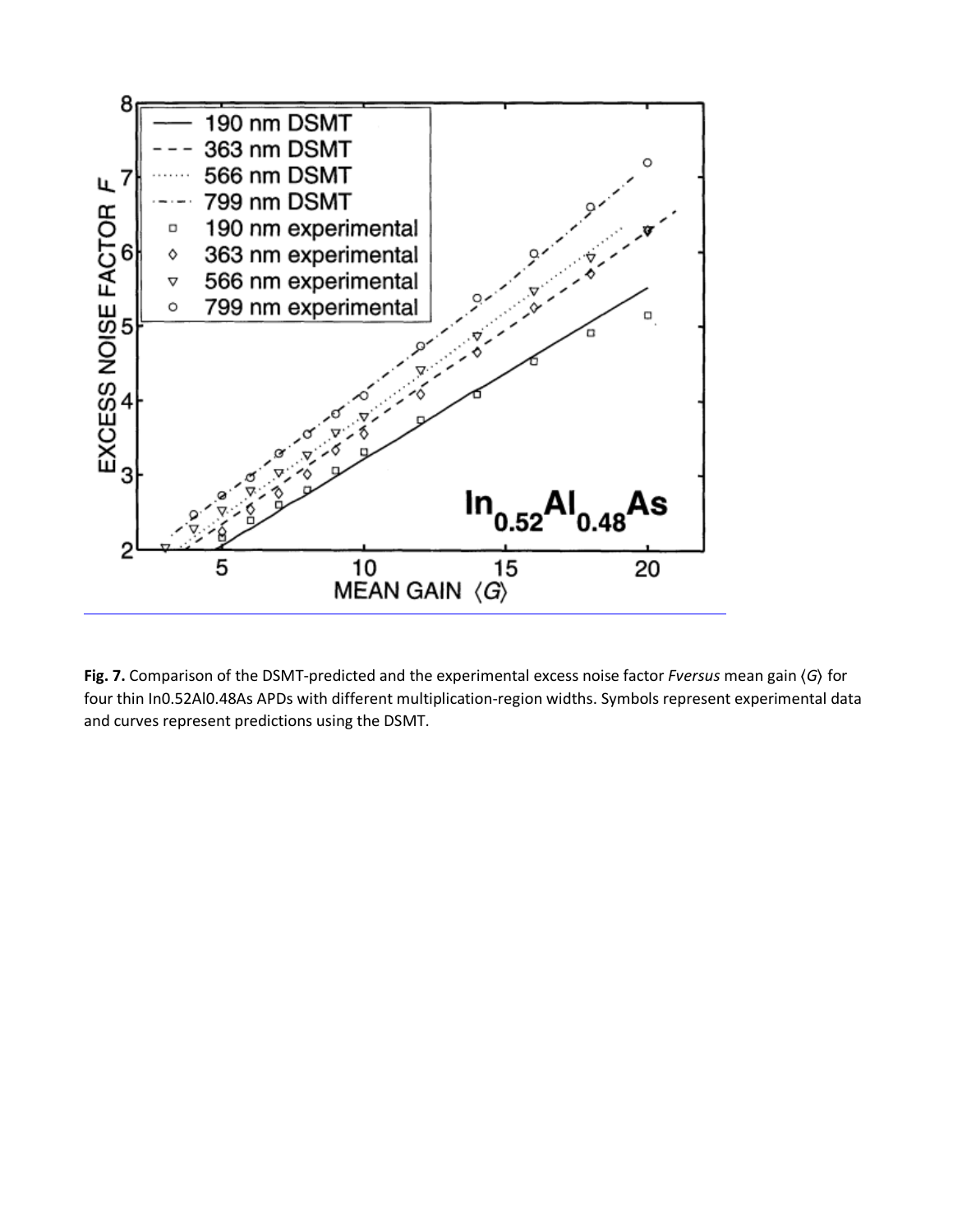![](_page_20_Figure_0.jpeg)

**Fig. 8.** Comparison of the DSMT-predicted and the experimental excess noise factor *Fversus* mean gain ⟨*G*⟩ for four thin GaAs APDs with different multiplication-region widths. Symbols represent experimental data and curves represent predictions using the DSMT. Though the data are identical to those presented in [4], an improved fitting procedure has been used.

The initial values used in our calculations are quite removed from those that emerge from the most complete theory that is currently available [33]. According to Bude and Hess [33], who are likely to have the most accurate results, qualitative estimates of the electron ionization threshold for GaAs and InP, with respect to the bandgap energy, are expected to be in the vicinity of 1.9 eV and 2.3 eV, respectively. On the other hand, the DSMT electron ionization threshold values derived from experimental data turn out to be 1.9 eV and 2.1 eV, respectively, for these two materials [see Table II]. Thus the electron ionization threshold obtained by Bude and Hess [33] is identical for GaAs and within 10% for InP compared to that derived by DSMT. (Clearly, fitting the DSMT to the experimental data would have been facilitated had we started with their value). Attempts to force the InP electron ionization threshold energy to the Bude and Hess value of 2.3 eV failed to produce as good a fit to the experimental data as the 2.1 eV result reported in Table IV. However, it is not surprising to find that the effective ionization threshold values are not identical to the theoretical values. The small deviation accounts for errors resulting from the approximations involved in the simple hard-threshold dead-space model. The proximity of these two theoretical and DSMT derived ionization threshold values nonetheless justifies our use of  $(1)$  and  $(2)$  and suggests that the phonon scattering loss may indeed be ignored.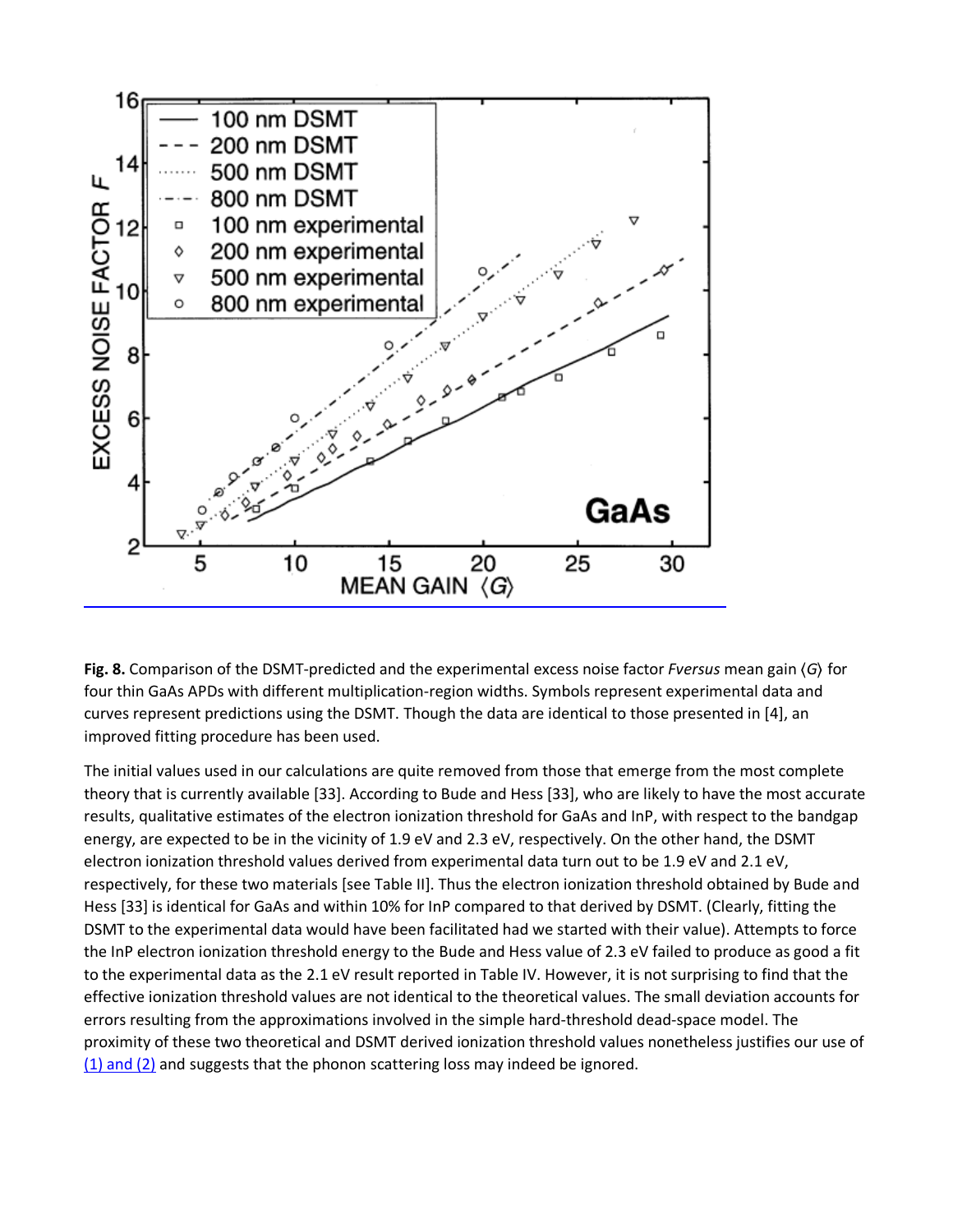![](_page_21_Figure_0.jpeg)

**Fig. 9.** Comparison of the DSMT-predicted and the experimental excess noise factor *Fversus* mean gain ⟨*G*⟩ for three thin Al0.2Ga0.8As APDs with different multiplication-region widths. Symbols represent experimental data and curves represent predictions using the DSMT. Though the data are identical to those presented in [4], an improved fitting procedure has been used.

Since Bude and Hess [33] did not provide ionization threshold energies for electrons in AlGaAs and InAlAs, nor did they provide ionization threshold energies for holes in any material, it was not possible to compare our results with theirs for all entries in Table IV. In any case, the *effective* ionization threshold obtained from the DSMT should be independent of the initial value used for the computations.

Finally, the excess noise factor versus mean gain is presented in Figs. 6 –9 for InP, In0.52Al0.48As, GaAs, and Al0.2Ga0.8As APDs, respectively. Symbols indicate experimental measurements while curves correspond to predictions of the DSMT. The agreement is excellent in all cases. It is apparent that optimization over the ionization-threshold energy provides improved agreement of theory with experiment as is evident by comparison of Figs. 8 and 9, for GaAs and Al0.2Ga0.8As, respectively, with [4]. The fits in [4] made use of threshold energies taken directly from the literature [31], [34].

## SECTION V.

#### Conclusion

We have provided a technique for significantly improving the usefulness of the DSMT [4], [15] for analyzing avalanche-photodiode data and for determining material-specific ionization coefficients of (enabled) carriers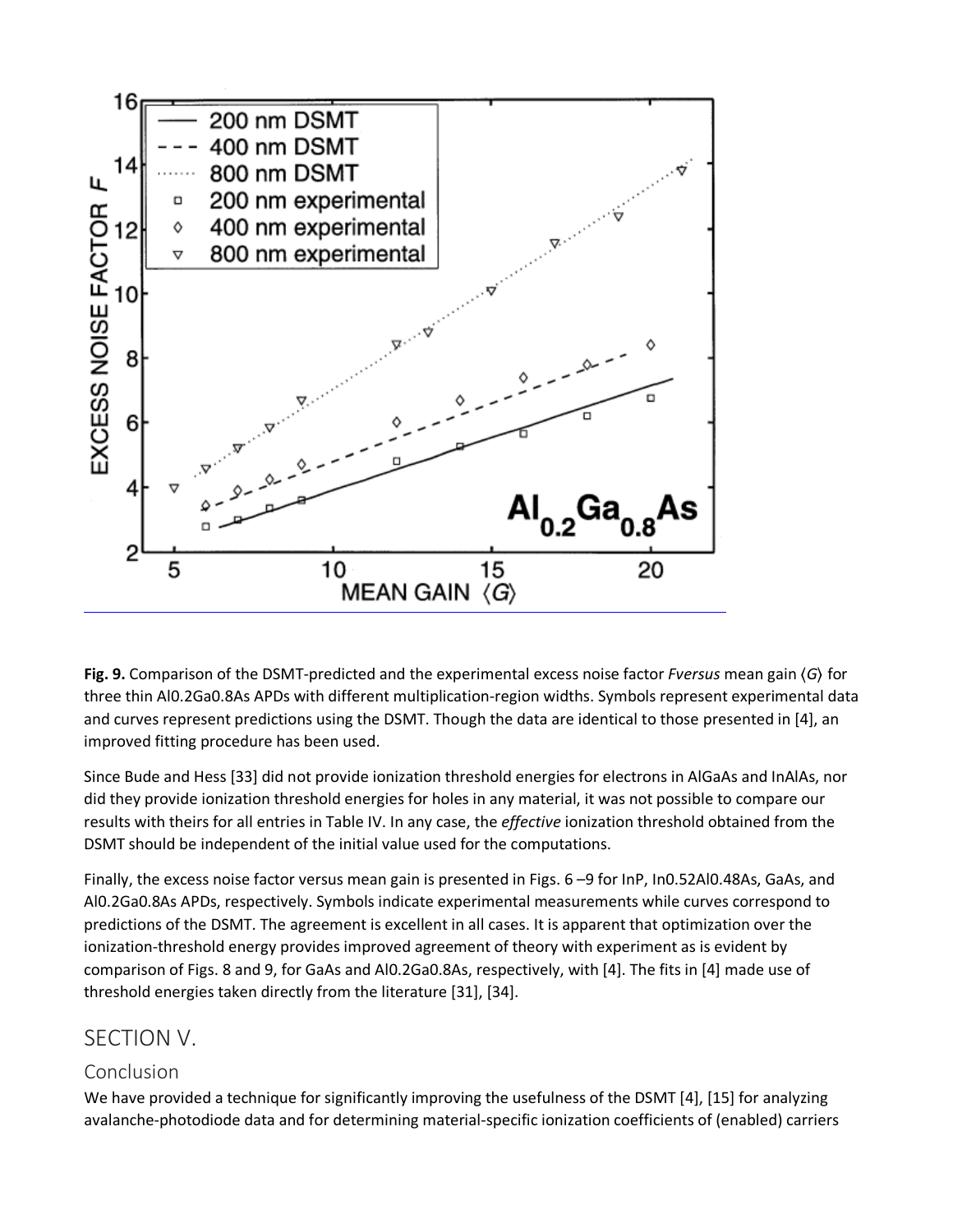that have traveled a distance greater than the dead space. The ionization coefficients are calculated *directly* from excess-noise-factor measurements, without having to resort to simulation of any kind. This improvement is achieved by adjusting the theoretical estimates of the threshold energy reported in the literature to generate effective ionization threshold energies. The use of an effective threshold energy compensates for the inaccuracies in the theoretical threshold-energy estimates and the limitations imposed by the simple hardthreshold dead-space model. The estimated effective threshold energies are generally found to be higher than the theoretical values reported in the literature. It is shown that the DSMT provides an excellent description of excess noise factor versus mean-gain data for all four materials examined, for all multiplication-region widths.

Finally, we point out that the frequency response and breakdown-voltage characteristics of thin APDs can be readily and accurately determined [46]–[47] [48] by making use of the ionization coefficients obtained by the methods reported here.

#### References

1. B. E. A. Saleh, M. C. Teich, "17" in Fundamentals of Photonics, New York:Wiley, 1991.

2. M. C. Teich, K. Matsuo, B. E. A. Saleh, "Excess noise factors for conventional and superlattice avalanche photodiodes and photomultiplier tubes", IEEE J. Quantum Electron., vol. QE-22, pp. 1184-1193, 1986.

3. P. Yuan, C. C. Hansing, K. A. Anselm, C. V. Lenox, H. Nie, A. L. Holmes Jr., B. G. Streetman, J. C. Campbell, "impact-ionization characteristics of IIIV semiconductors for a wide range of multiplication region thicknesses", IEEE J. Quantum Electron., vol. 36, pp. 198-204, 2000.

4. M. A. Saleh, M. M. Hayat, B. E. A. Saleh, M. C. Teich, "Dead-space-based theory correctly predicts excess noise factor for thin GaAs and AlGaAs avalanche photodiodes", IEEE Trans. Electron Devices, vol. 47, pp. 625-633, Mar. 2000.

5. G. S. Kinsey, C. C. Hansing, A. L. Holmes Jr., B. G. Streetman, J. C. Campbell, A. G. Dentai, " Waveguide \\$hbox{In}\_{0.53} hbox{Ga}\_{0.47}\\$ As- \\$hbox{In}\_{0.52}\\$ \\$hbox{Al}\_{0.48}\\$ As avalanche photodiode ", IEEE Photon. Technol. Lett., vol. 12, pp. 416-418, 2000.

6. C. Lenox, H. Nie, P. Yuan, G. Kinsey, A. L. Homles Jr., B. G. Streetman, J. C. Campbell, "Resonant-cavity InGaAs̵InAlAs avalanche photodiodes with gain-bandwidth product of 290 GHz", IEEE Photon. Technol. Lett., vol. 11, pp. 1162-1164, 1999.

7. R. J. McIntyre, "Multiplication noise in uniform avalanche photodiodes", IEEE Trans. Electron Devices, vol. ED-13, pp. 164-168, Jan. 1966.

8. R. Chin, N. Holonyak, G. E. Stillman, J. Y. Tang, K. Hess, "Impact ionization in multilayered heterojunction structures", Electron. Lett., vol. 16, pp. 467-469, 1980.

9. G. F. Williams, F. Capasso, W. T. Tsang, "The graded bandgap multilayer avalanche photodiode: A new lownoise detector", IEEE Electron Device Lett., vol. EDL-3, pp. 71-73, Mar. 1982.

10. N. Z. Hakim, B. E. A. Saleh, M. C. Teich, "Generalized excess noise factor for avalanche photodiodes of arbitrary structure", IEEE Trans. Electron Devices, vol. 37, pp. 599-610, Mar. 1990.

11. K. Matsuo, M. C. Teich, B. E. A. Saleh, "Noise properties and time response of the staircase avalanche photodiode", IEEE Trans. Electron Devices, vol. ED-32, pp. 2615-2623, Dec. 1985.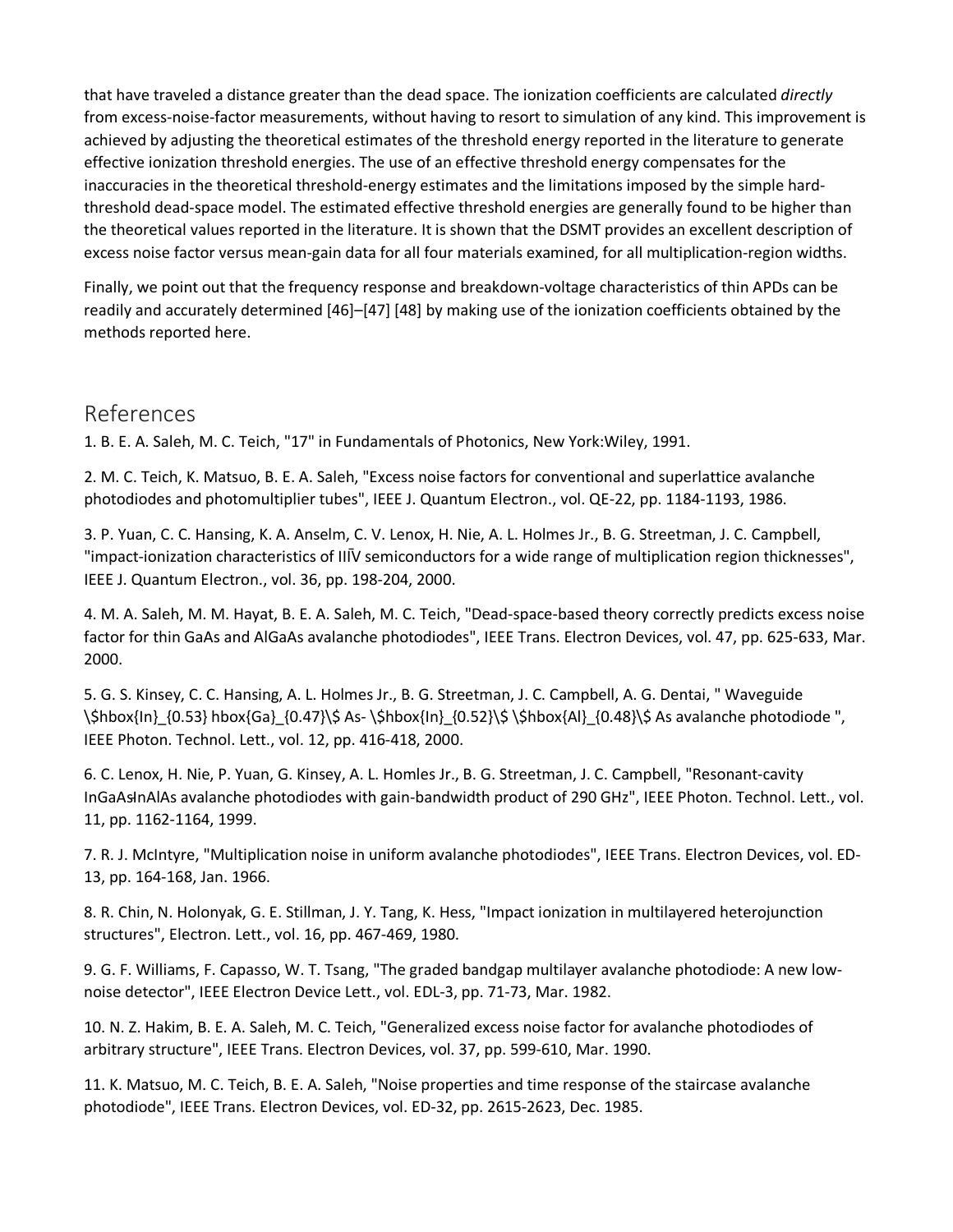12. Y. Okuto, C. R. Crowell, "Ionization coefficients in semiconductors: A nonlocalized property", Phys. Rev. B Condens. Matter, vol. 10, pp. 4284-4296, 1974.

13. R. A. La Violette, M. C. Stapelbroek, "A non-Markovian model of avalanche gain statistics for solid-state photomultiplier", J. Appl. Phys., vol. 65, pp. 830-836, 1989.

14. B. E. A. Saleh, M. M. Hayat, M. C. Teich, "Effect of dead space on the excess noise factor and time response of avalanche photodiodes", IEEE Trans. Electron Devices, vol. 37, pp. 1976-1984, Oct. 1990.

15. M. M. Hayat, B. E. A. Saleh, M. C. Teich, "Effect of dead space on gain and noise of double-carriermultiplication avalanche photodiodes", IEEE Trans. Electron Devices, vol. 39, pp. 546-552, Mar. 1992.

16. M. M. Hayat, W. L. Sargeant, B. E. A. Saleh, "Effect of dead space on gain and noise in Si and GaAs avalanche photodiodes", IEEE J. Quantum Electron., vol. 28, pp. 1360-1365, 1992.

17. M. M. Hayat, Z. Chen, M. A. Karim, "An analytical approximation for the excess noise factor of avalanche photodiodes with dead space", IEEE Electron Device Lett., vol. 20, pp. 344-347, Oct. 1999.

18. A. Spinelli, A. L. Lacaita, "Mean gain of avalanche photodiodes in a dead space model", IEEE Trans. Electron Devices, vol. 43, pp. 23-30, Jan. 1996.

19. R. J. McIntyre, "A new look at impact-ionization̵Part I: A theory of gain noise breakdown probability and frequency response", IEEE Trans. Electron Devices, vol. 46, pp. 1623-1631, Aug. 1999.

20. K. F. Li, D. S. Ong, J. P. R. David, G. J. Rees, R. C. Tozer, P. N. Robson, R. Grey, " Avalanche multiplication noise characteristics in thin GaAs \\$p^{+}hbox{--}ihbox{--}n^+\\$ diodes ", IEEE Trans. Electron Devices, vol. 45, pp. 2102-2107, Nov. 1998.

21. D. S. Ong, K. F. Li, G. J. Rees, G. M. Dunn, J. P. R. David, P. N. Robson, " A Monte Carlo investigation of multiplication noise in thin \\$p^{+}hbox{--}ihbox{--}n^+\\$ GaAs avalanche photodiodes ", IEEE Trans. Electron Devices, vol. 45, pp. 1804-1810, Oct. 1998.

22. P. Yuan, K. A. Anselm, C. Hu, H. Nie, C. Lenox, A. L. Holmes, B. G. Streetman, J. C. Campbell, R. J. McIntyre, "A new look at impact-ionization̵Part II: Gain and noise in short avalanche photodiodes", IEEE Trans. Electron Devices, vol. 46, pp. 1632-1639, Aug. 1999.

23. S. A. Plimmer, J. P. R. David, R. Grey, G. J. Rees, " Avalanche multiplication in  $\Shbox{A]}_{xh}$  {x}hbox{Ga} {1-x}\\$ As ( \\$x=0\\$ to 0.60) ", IEEE Trans. Electron Devices, vol. 47, pp. 1089-1097, May 2000.

24. J. N. Hollenhorst, "A theory of multiplication noise", IEEE Trans. Electron Devices, vol. 37, pp. 781-788, Apr. 1990.

25. J. C. Campbell, S. Chandrasekhar, W. T. Tsang, G. J. Qua, B. C. Johnson, "Multiplication noise of widebandwidth InP/InGaAsP/InGaAs avalanche photodiodes", J. Lightwave Technol., vol. 7, pp. 473-477, 1989.

26. V. Chandramouli, C. M. Maziar, J. C. Campbell, "Design considerations for high performance avalanche photodiode multiplication layers", IEEE Trans. Electron Devices, vol. 41, pp. 648-654, Mar. 1994.

27. C. Hu, K. A. Anselm, B. G. Streetman, J. C. Campbell, "Noise characteristics of thin multiplication region GaAs avalanche photodiodes", Appl. Phys. Lett., vol. 69, pp. 3734-3736, 1996.

28. K. A. Anselm, P. Yuan, C. Hu, C. Lenox, H. Nie, G. Kinsey, J. C. Campbell, B. G. Streetman, "Characteristics of GaAs and AlGaAs homojunction avalanche photodiodes with thin multiplication regions", Appl. Phys. Lett., vol. 71, pp. 3883-3885, 1997.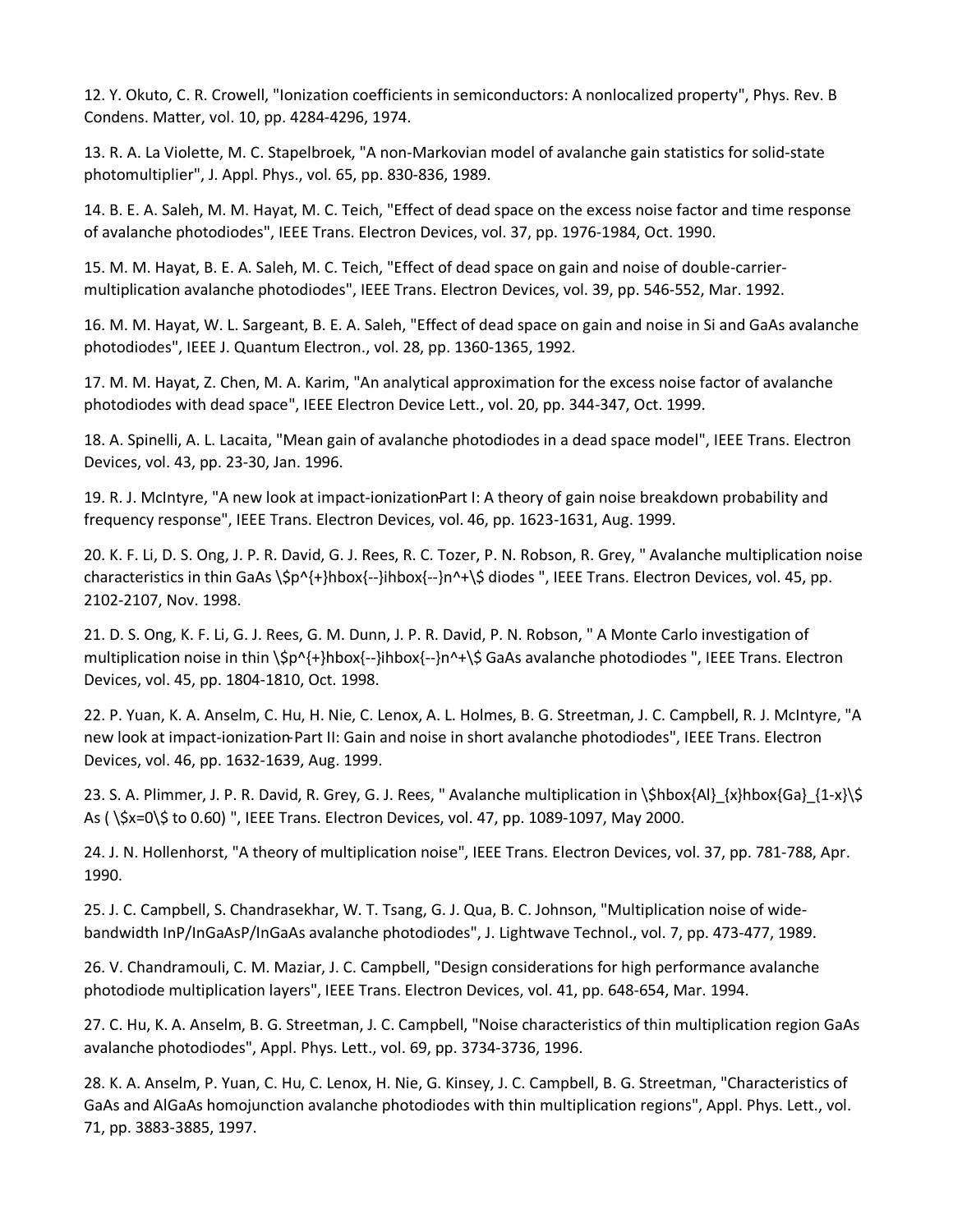29. C. Lenox, P. Yuan, H. Nie, O. Baklenov, C. Hansing, J. C. Campbell, A. L. Holmes Jr., B. G. Streetman, "Thin multiplication region InAlAs homojunction avalanche photodiodes", Appl. Phys. Lett., vol. 73, pp. 783-784, 1998.

30. G. E. Bulman, V. M. Robbins, K. F. Brennan, K. Hess, G. E. Stillman, "Experimental determination of impactionization coefficients in (100) GaAs", IEEE Electron Device Lett., vol. EDL-4, pp. 181-185, May 1983.

31. J. P. R. David, J. S. Marsland, H. Y. Hall, G. Hill, N. J. Mason, M. A. Pate, J. S. Roberts, P. N. Robson, J. E. Sitch, R. C. Woods, " Measured ionization coefficients in \\$hbox{Ga}\_{1-x}hbox{Al}\_x hbox{As}\\$ ", Proc. IPCS 74, pp. 247-252, 1985.

32. A. Spinelli, A. Pacelli, A. L. Lacaita, "Dead space approximation for impact-ionization in silicon", Appl. Phys. Lett., vol. 69, pp. 3707-3709, 1996.

33. J. Bude, K. Hess, "Thresholds of impact-ionization in semiconductors", J. Appl. Phys., vol. 72, pp. 3554-3561, 1992.

34. C. L. Anderson, C. R. Crowell, "Threshold energies for electronhole pair production by impact-ionization in semiconductors", Phys. Rev. B Condens. Matter, vol. 5, pp. 2267-2272, 1972.

35. B. I. Cantor, M. C. Teich, "Dead-time-corrected photocounting distributions for laser radiation", J. Opt. Soc. Amer., vol. 65, pp. 786-791, 1975.

36. B. E. A. Saleh, Photoelectron Statistics, New York:Springer-Verlag, pp. 272-279, 1978.

37. P. R. Prucnal, M. C. Teich, "Refractory effects in neural counting processes with exponentially decaying rates", IEEE Trans. Syst. Man Cybern., vol. SMC-13, pp. 1028-1033, 1983.

38. M. C. Teich, L. Matin, B. I. Cantor, "Refractoriness in the maintained discharge of the cat's retinal ganglion cell", J. Opt. Soc. Amer., vol. 68, pp. 386-402, 1978.

39. M. C. Teich, P. Diament, "Relative refractoriness in visual information processing", Biol. Cybern., vol. 38, pp. 187-191, 1980.

40. J. L. Moll, N. Meyer, "Secondary multiplication in silicon", Solid State Electron., vol. 3, pp. 155-161, 1961.

41. R. K. Willardson, A. C. Beer, "Avalanche photodiodes" in Semiconductors and Semimetals, New York:Academic, vol. 12, pp. 291-393, 1977.

42. V. M. Robbins, S. C. Smith, G. E. Stillman, " Impact ionization in \\$ hbox{Al}\_{x} hbox{Ga}\_{1-x}\\$ As for \\$x=0.1-0.4\\$ ", Appl. Phys. Lett., vol. 52, pp. 296-298, 1988.

43. L. W. Cook, G. E. Bulman, G. E. Stillman, Appl. Phys. Lett., vol. 40, pp. 589-589, 1982.

44. T. P. Pearsall, "Threshold energies for impact-ionization by electrons and holes in InP", Appl. Phys. Lett., vol. 35, pp. 168-170, 1979.

45. I. Watanabe, T. Toshitaka, K. Taguchi, "Monte Carlo simulation of impact-ionization rates in InAlAsInGaAs square and graded barrier superlattices", IEEE J. Quantum Electron., vol. 31, pp. 1826-1834, 1995.

46. M. M. Hayat, B. E. A. Saleh, "Statistical properties of the impulse response function of double-carrier multiplication avalanche photodiodes including the effect of dead space", J. Lightwave Technol., vol. 10, pp. 1415-1425, 1992.